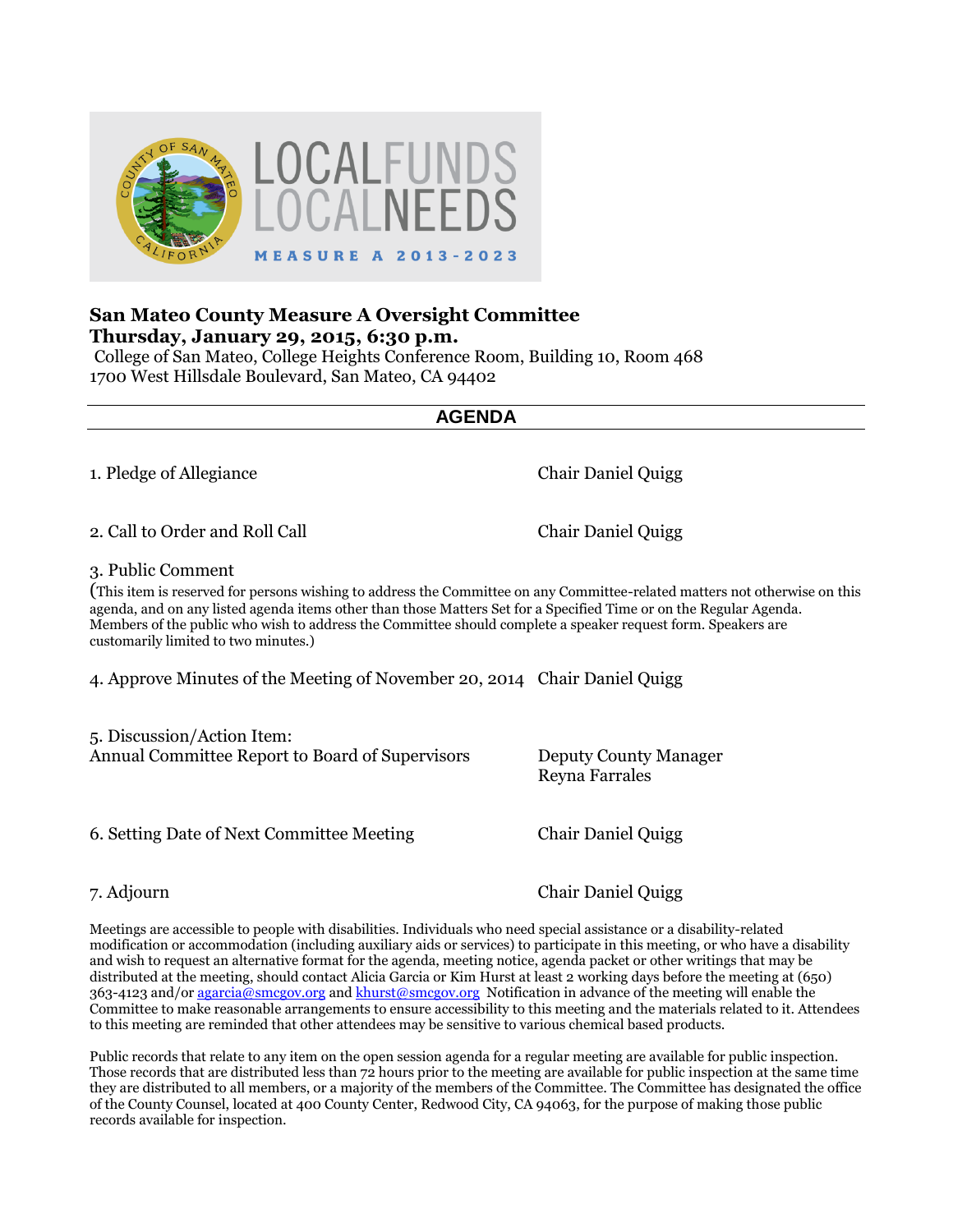

# **San Mateo County Measure A Oversight Committee Thursday, November 20, 2014, 6 p.m.**

College of San Mateo, College Heights Conference Room, Building 10, Room 468 1700 West Hillsdale Boulevard, San Mateo, CA 94402

# **MINUTES**

- 1. Pledge of Allegiance
- 2. Call to Order and Roll Call

The meeting was called to order by Vice-Chair Lynne Shubunka at 6:35 p.m.

### **Present:**

Commissioners: Jaime Monzon, Wing Yu, David Holland, Mindy Pengel, Manuel Ramirez, Lynne Shubunka; Carolyn Clark arrived at 6:50 p.m.

#### **Absent:**

Commissioners: Daniel Quigg, Sam Hutkins, Susan Brissenden-Smith

3. Public Comment

(This item is reserved for persons wishing to address the Committee on any Committee-related matters not otherwise on this agenda, and on any listed agenda items other than those Matters Set for a Specified Time or on the Regular Agenda. Members of the public who wish to address the Committee should complete a speaker request form. Speakers are customarily limited to two minutes.)

# **Speakers:**

Marty Fox, Belmont

4. Approve the Minutes of the Meeting of May 8, 2014

**Motion:** Mindy Pengel **Second:** Manuel Ramirez

5. Discussion Item: Status Report – Measure A Receipts, Spending and Performance for Fiscal Year Ending June 30, 2014

# **Speakers recognized by the Vice-Chair:**

Marty Fox, Belmont Jim Saco, Budget Director Reyna Farrales, Deputy County Manager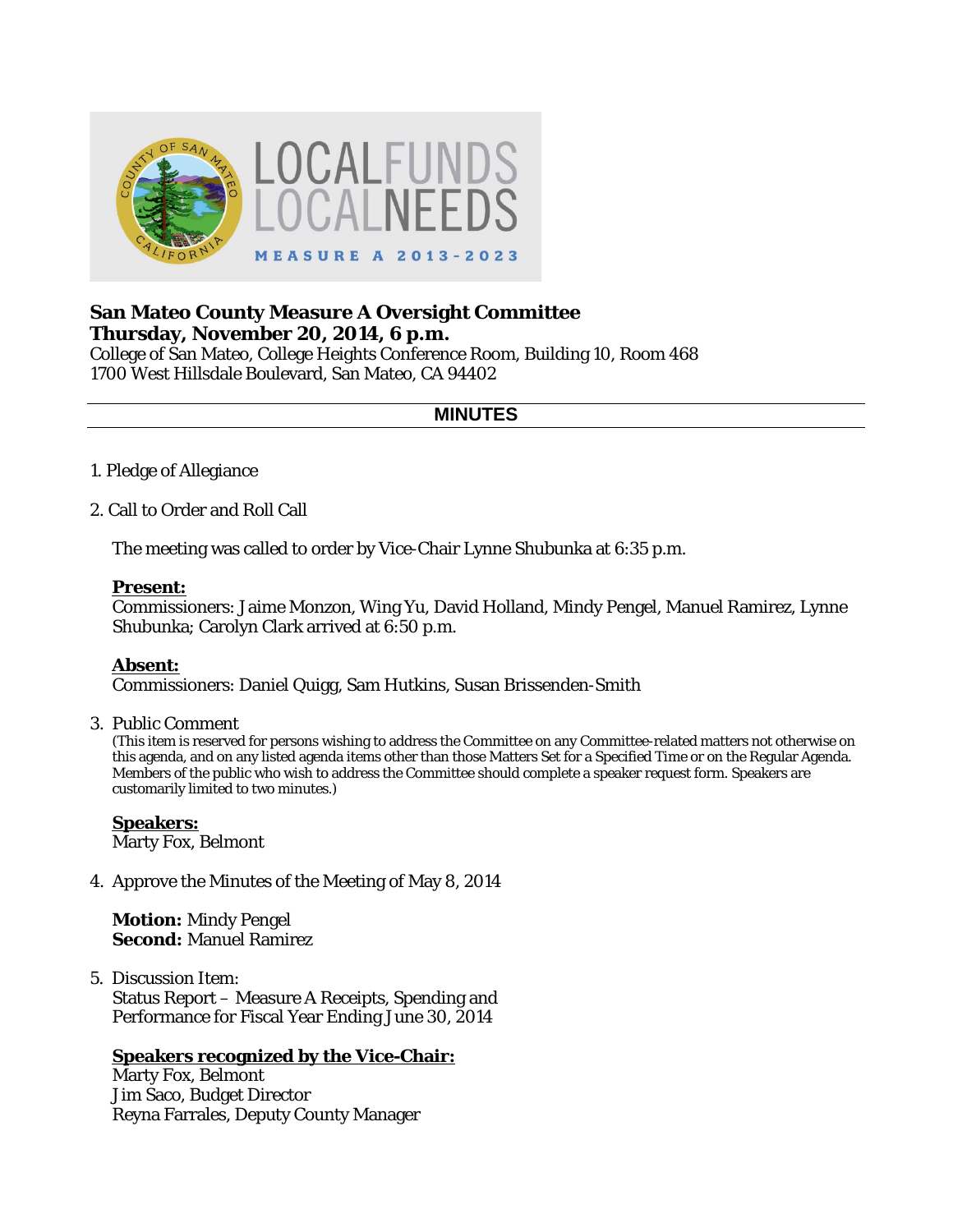Michael Callagy, Deputy County Manager John Maltbie, County Manager Jaime Monzon, Commissioner Carolyn Clark, Commissioner Manuel Ramirez, Commissioner Wing Yu, Commissioner

6. Discussion / Action Item: Controller's Report on Measure A Funds

#### **Speakers recognized by the Vice-Chair:**

Marty Fox, Belmont Bob Adler, County Controller Reyna Farrales, Deputy County Manager John Maltbie, County Manager Jaime Monzon, Commissioner

**Motion:** David Holland **Second:** Jaime Monzon

7. Measure A Process and Timeline for FY 2015-17

Vice-Chair Lynn Shubunka called an action to create an Ad-Hoc Committee of the Measure A Oversight Committee to review performance measures.

**Speakers recognized by the Vice-Chair:** Reyna Farrales, Deputy County Manager

**Motion:** Jaime Monzon **Second:** Carolyn Clark

8. Setting Date of Next Committee Meeting

**The next Measure A Oversight Committee meeting was scheduled for Thursday, January 29, 2015 at 6:30 p.m. at the College of San Mateo, College Heights Conference Room, Building 10, Room 468, 1700 West Hillsdale Boulevard, San Mateo, CA 94402**

9. Adjourn

#### **The meeting was adjourned at 7:26 p.m.**

Meetings are accessible to people with disabilities. Individuals who need special assistance or a disability-related modification or accommodation (including auxiliary aids or services) to participate in this meeting, or who have a disability and wish to request an alternative format for the agenda, meeting notice, agenda packet or other writings that may be distributed at the meeting, should contact Alicia Garcia, Deputy Clerk of the Board, at least 2 working days before the meeting at (650) 363-4634 and/or [agarcia@smcgov.org.](mailto:agarcia@smcgov.org) Notification in advance of the meeting will enable the Committee to make reasonable arrangements to ensure accessibility to this meeting and the materials related to it. Attendees to this meeting are reminded that other attendees may be sensitive to various chemical based products.

Public records that relate to any item on the open session agenda for a regular meeting are available for public inspection. Those records that are distributed less than 72 hours prior to the meeting are available for public inspection at the same time they are distributed to all members, or a majority of the members of the Committee. The Committee has designated the office of the County Counsel, located at 400 County Center, Redwood City, CA 94063, for the purpose of making those public records available for inspection.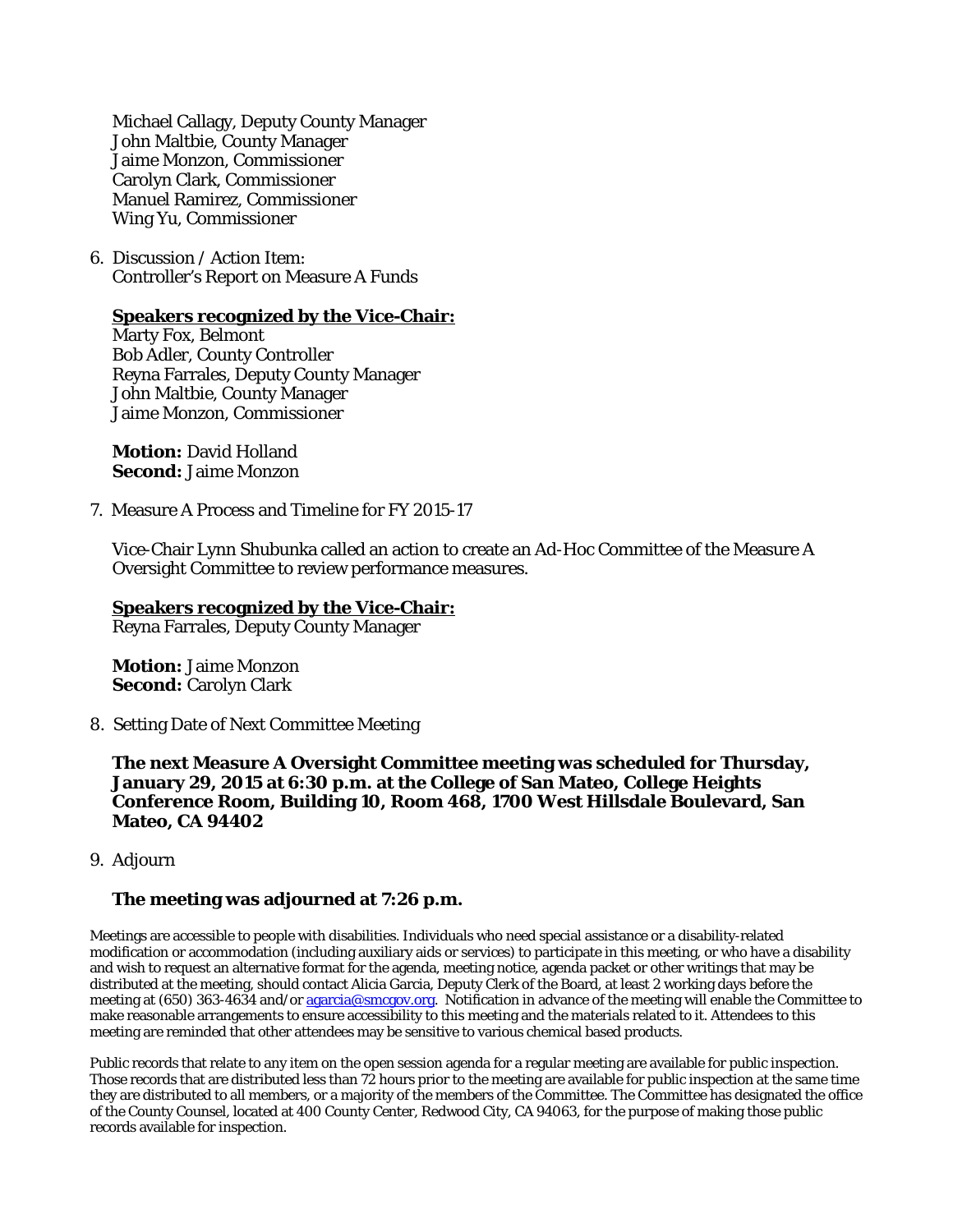# Measure A: Annual Report



MEASURE A OVERSIGHT COMMITTEE FY 2013 - 1 4

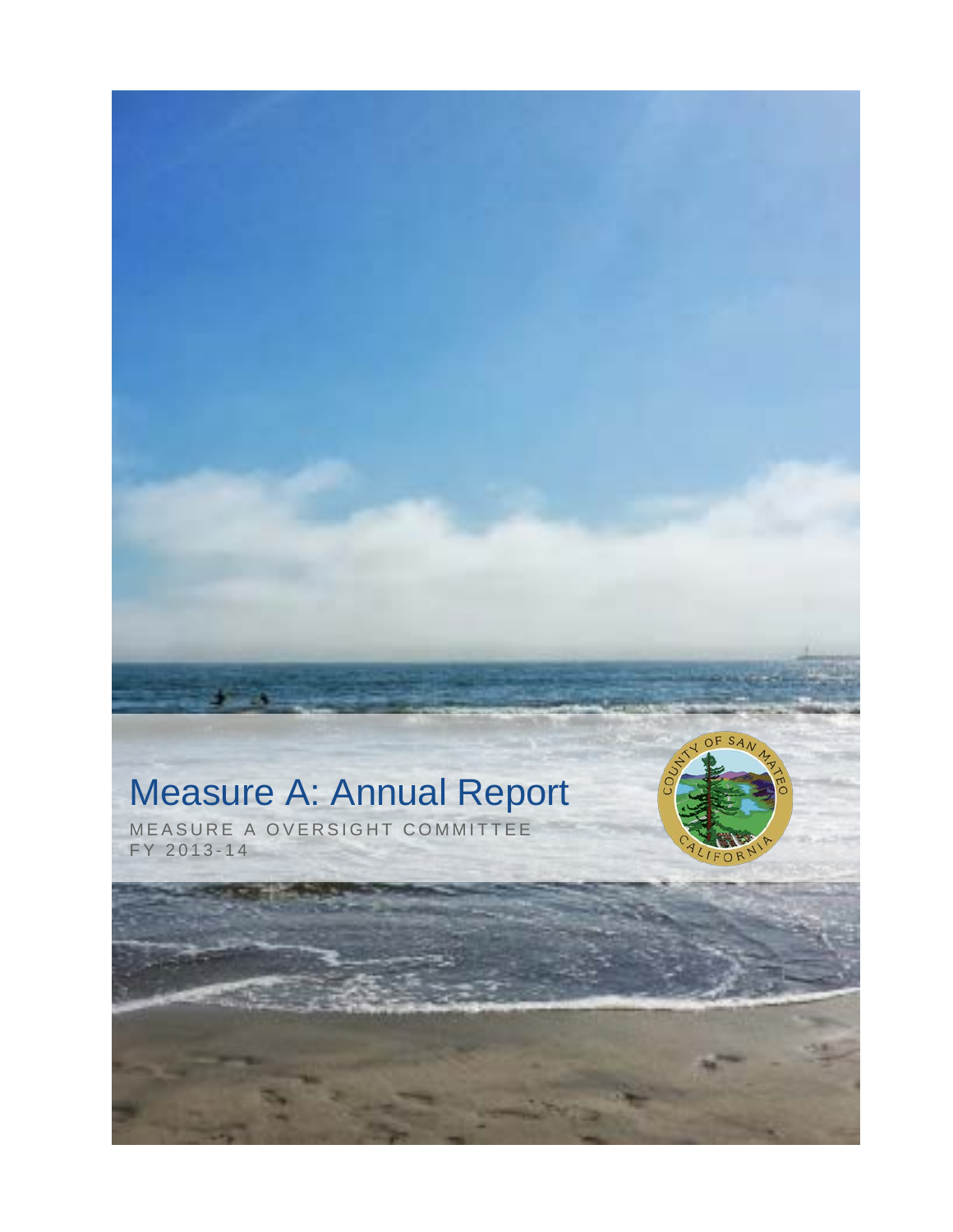# **COUNTY OF SAN MATEO COUNTY MANAGER'S OFFICE**

February 24, 2015

Honorable Board of Supervisors,

On behalf of the Measure A Oversight Committee, I present the annual report of the Measure A Oversight Committee for the Fiscal Year 2013-14 funding cycle. The annual report describes the activities of the Committee during this past year and constitutes the Committee's report on the Measure A Sales and Use Tax revenues for the period June 26, 2013 through June 30, 2014. In addition, the annual report contains the Committee's recommendations regarding the performance measures used to evaluate the initiatives and programs funded by Measure A revenues.

**Sincerely** 

**(Signed by Committee Chair)** Daniel Quigg Chair, Measure A Oversight Committee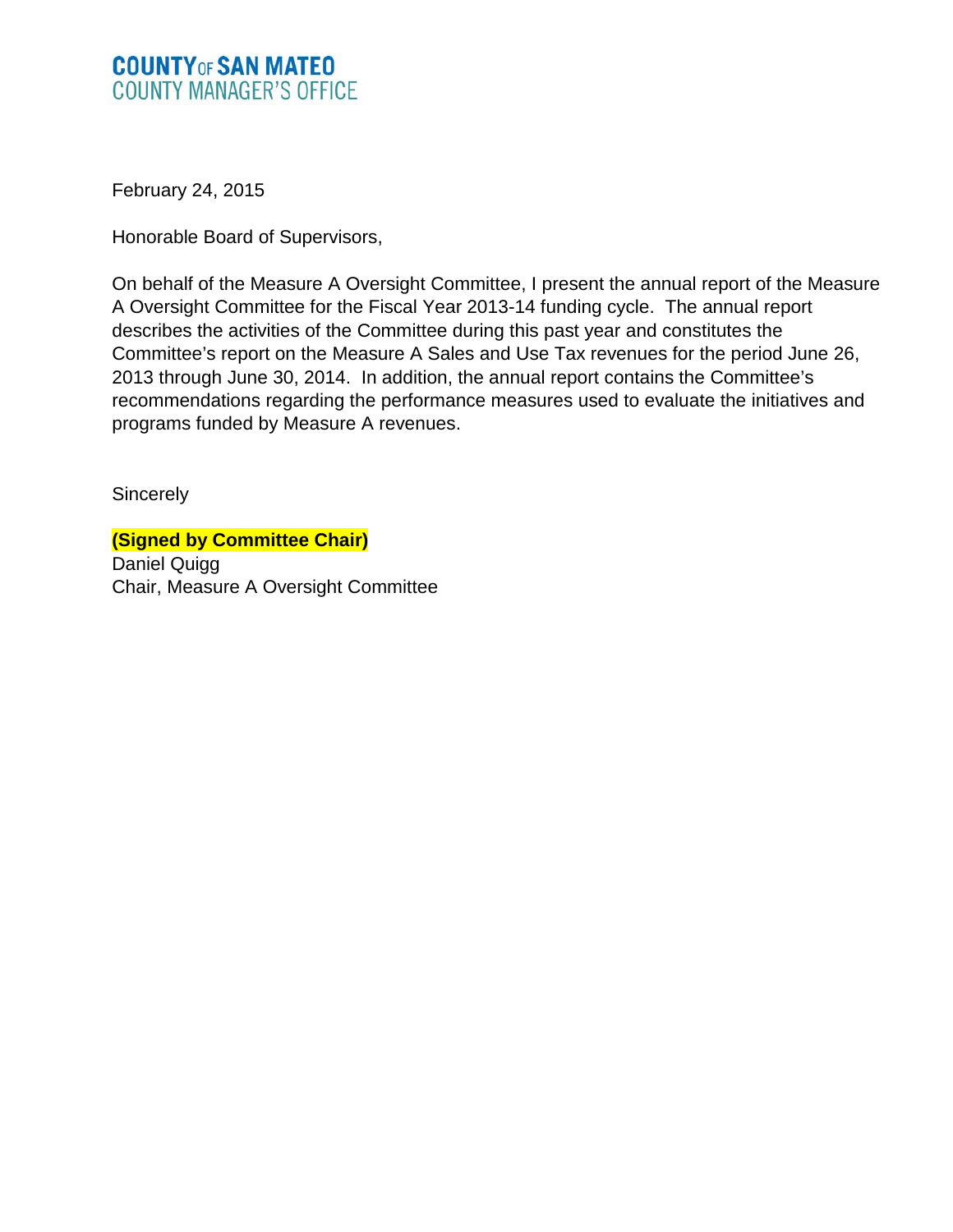# I. Measure A Oversight Committee: Overview of Activities

San Mateo County voters in November 2012 passed a half-cent sales and use tax for 10 years officially titled Measure A. This measure passed 65.4 percent (169,661 votes) to 34.6 percent (89,788 votes). The tax took effect on April 1, 2013. Measure A requires the appointment of "a committee to perform an annual audit of the general fund revenues generated by [the] Retail Transactions (Sales) and Use Tax." The Measure A Oversight Committee is bound by a set of Bylaws and Rules of Procedure ("Bylaws"), which set forth the operating procedures and duties of the Measure A Oversight Committee.

One of the requirements laid out in the Bylaws is for the Committee to present an annual report to the Board of Supervisors with the Committee's review of the annual audit of receipts, results of the Agreed-Upon Procedures (AUP), and performance measure recommendations for existing Measure A initiatives.

The Measure A Oversight Committee is comprised of ten Board-appointed community members, two from each supervisorial district. The first meeting of the Committee was on February 4, 2014, at which time the Committee discussed and adopted its Bylaws and Rules of Procedure. The Committee held additional meetings over the course of the year during which County staff presented information regarding the programs and initiatives funded by Measure A revenues and the methods used to track and measure the performance of those programs and initiatives. At its November 20, 2014 meeting, the Committee was presented with the Controller's report on Measure A funds and a detailed status report of each funded initiative through the end of the fiscal year ending June 30, 2014.

# II. Audit

Section 5.150.140 of the Measure A ballot states that "within 60 days of the Operative Date, the Board of Supervisors will designate, by resolution, a committee to perform an annual audit of the general fund revenues generated by this Retail Transactions (Sales) and Use Tax".

The Committee has ensured that an internal audit of the Measure A revenues received by the County has been completed. In addition, the Controller's Office also performed agreedupon procedures on the Measure A expenditures.

The Controller's audit and agreed-upon procedures are included in the annual report. Please see Attachment A.

# **COUNTY OF SAN MATEO**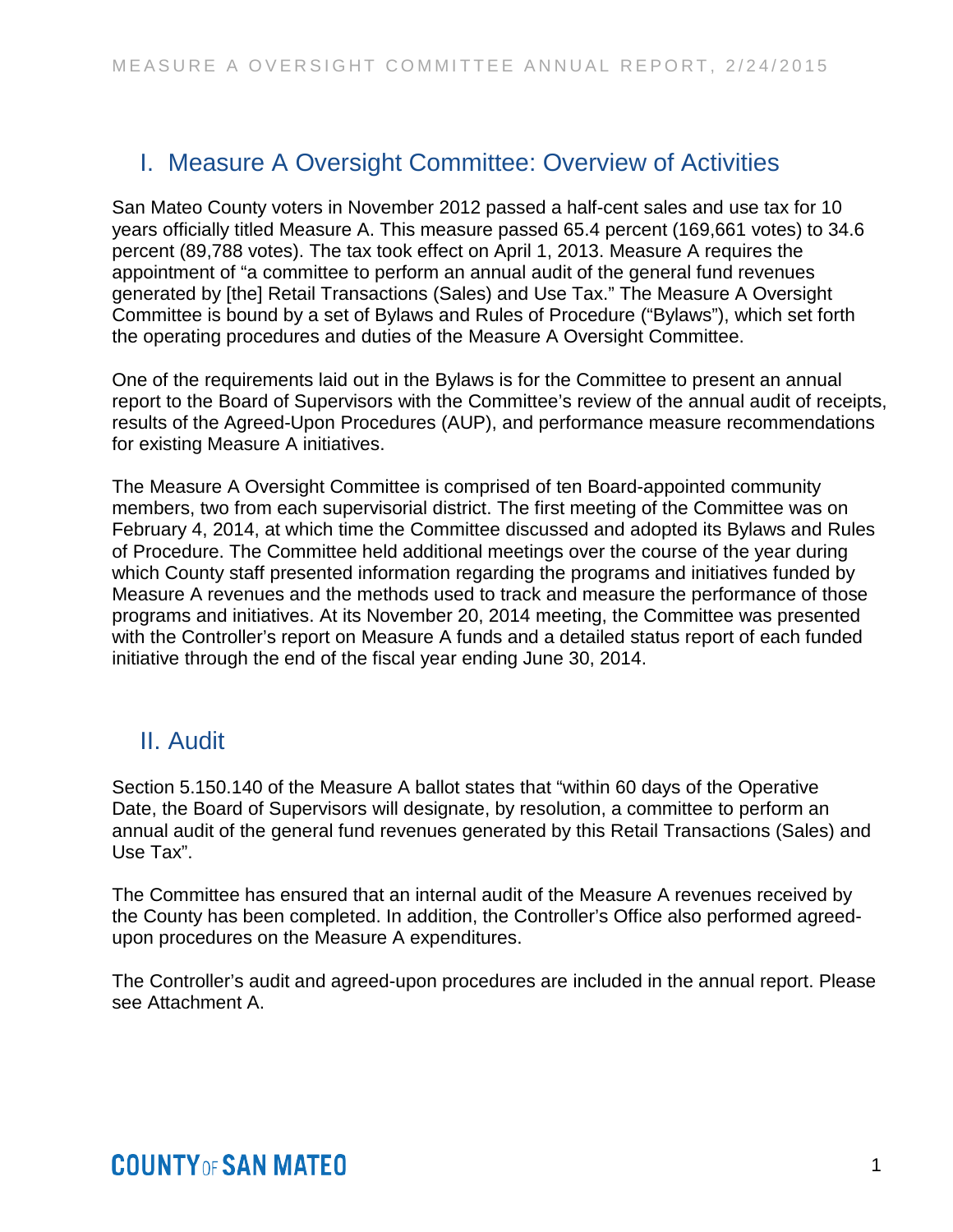# III. Recommendations – Performance Measures

Article I, section 1-3 of the Measure A Oversight Committee Bylaws states that the Committee shall "develop recommendations for the County Manager's consideration regarding appropriate metrics by which the County can assess the impact of Measure A funds on programs and services funded in whole or in part by Measure A proceeds".

In accordance with the Bylaws, the Oversight Committee formed a work group to provide recommendations on the performance of existing Measure A programs and initiatives. The County Manager's Office provided the working group with a comprehensive list of performance measures to review, as well as some preliminary suggestions for new measures.

Please see Attachment B for the Committee's recommendations.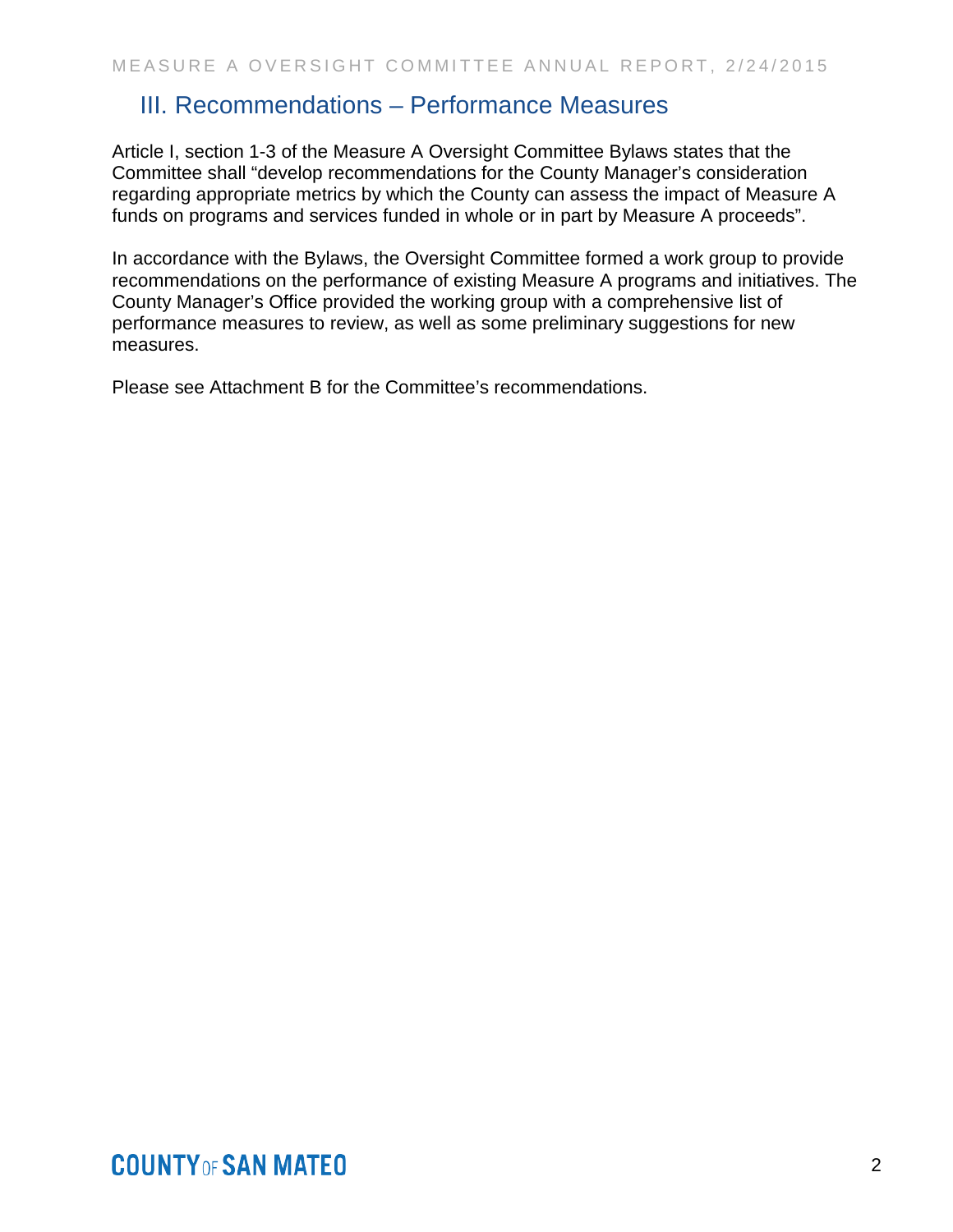555 County Center, 4<sup>th</sup> Floor Redwood City, California 94063-1665 Telephone: (650) 363-4777 Email: Controller@smcgov.org www.co.sanmateo.ca.us/controller



**Bob Adler** Controller

Juan Raigoza Assistant Controller

Shirley Tourel Deputy Controller

**Office of the Controller** 

DATE: November 17, 2014

TO: Measure A Oversight Committee

Bob Adler, Controller Bof Adler FROM:

Report on Measure A Sales and Use Tax Revenues SUBJECT:

Attached is our Report on Measure A Sales and Use Tax Revenues for the County of San Mateo for the period June 26, 2013 (initial receipt) through June 30, 2014.

If we can be of further assistance, please contact Shirley Tourel, Deputy Controller, at (650) 599-1149 or stourel@smcgov.org.

cc: John Maltbie, County Manager/ Clerk of the Board of Supervisors Charlene Kresevich, Superior Court (Civil Grand Jury)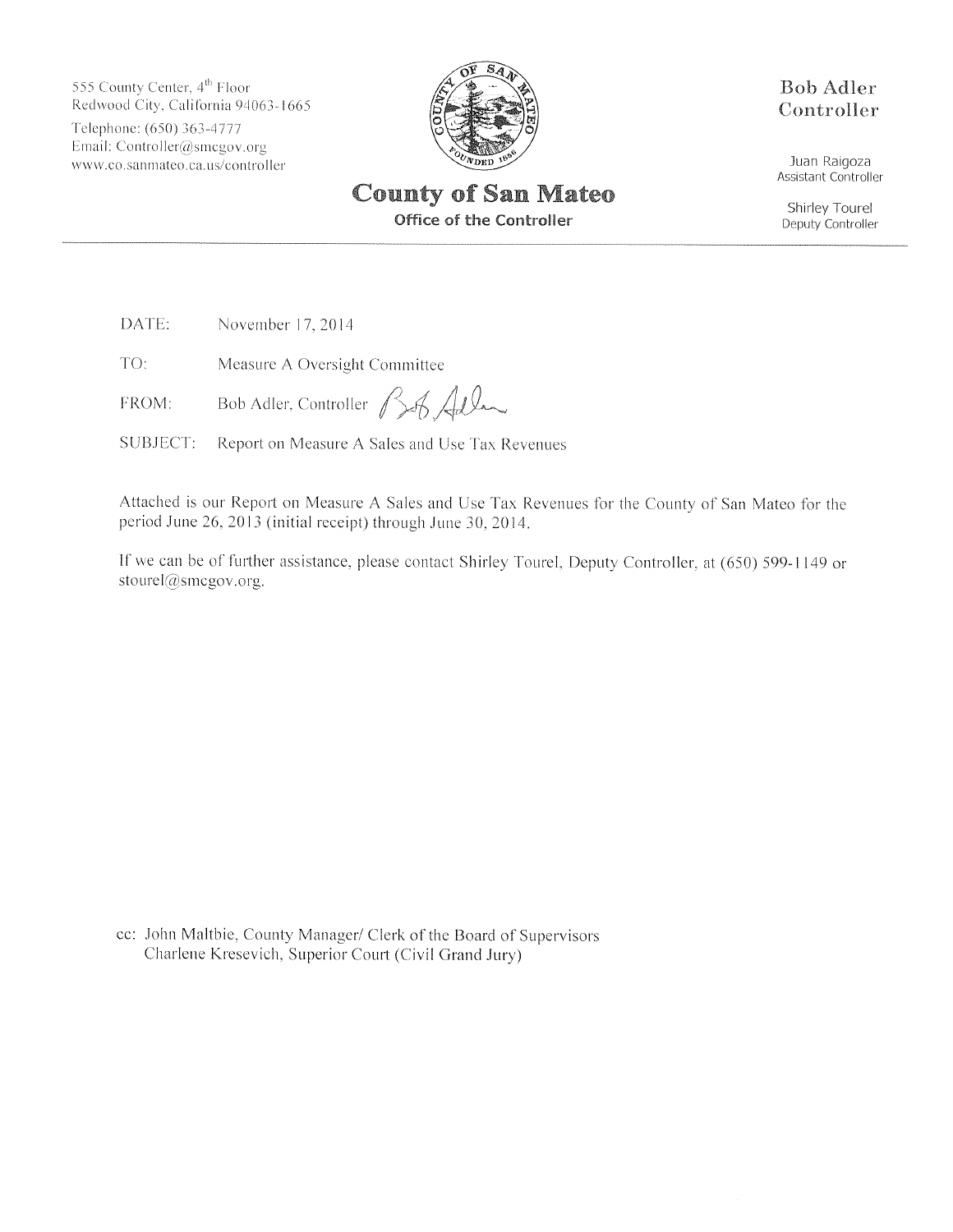County of San Mateo Controllers Office 

# Report on Measure A Sales and Use Tax Revenues

For The Period June 26, 2013 (Initial Receipt) Through June 30, 2014



**November 17, 2014**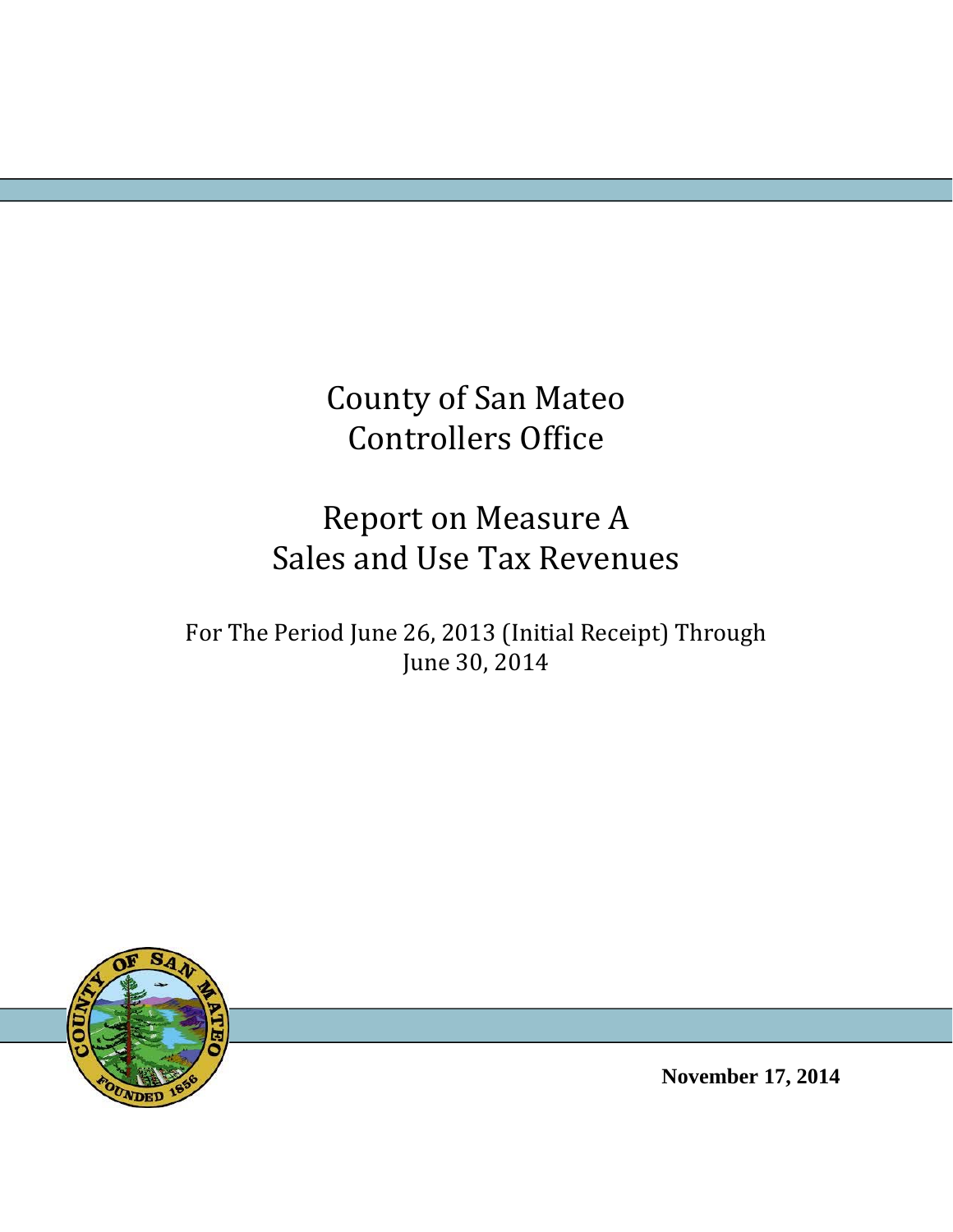# **TABLE OF CONTENTS**

# Page

| SECTION I– INTERNAL AUDIT OF MEASURE A REVENUES RECEIVED BY THE<br>COUNTY OF SAN MATEO, CALIFORNIA FOR THE PERIOD JUNE 26, 2013 (INITIAL |
|------------------------------------------------------------------------------------------------------------------------------------------|
| SECTION II – AGREED UPON PROCEDURES PERFORMED ON MEASURE A                                                                               |
|                                                                                                                                          |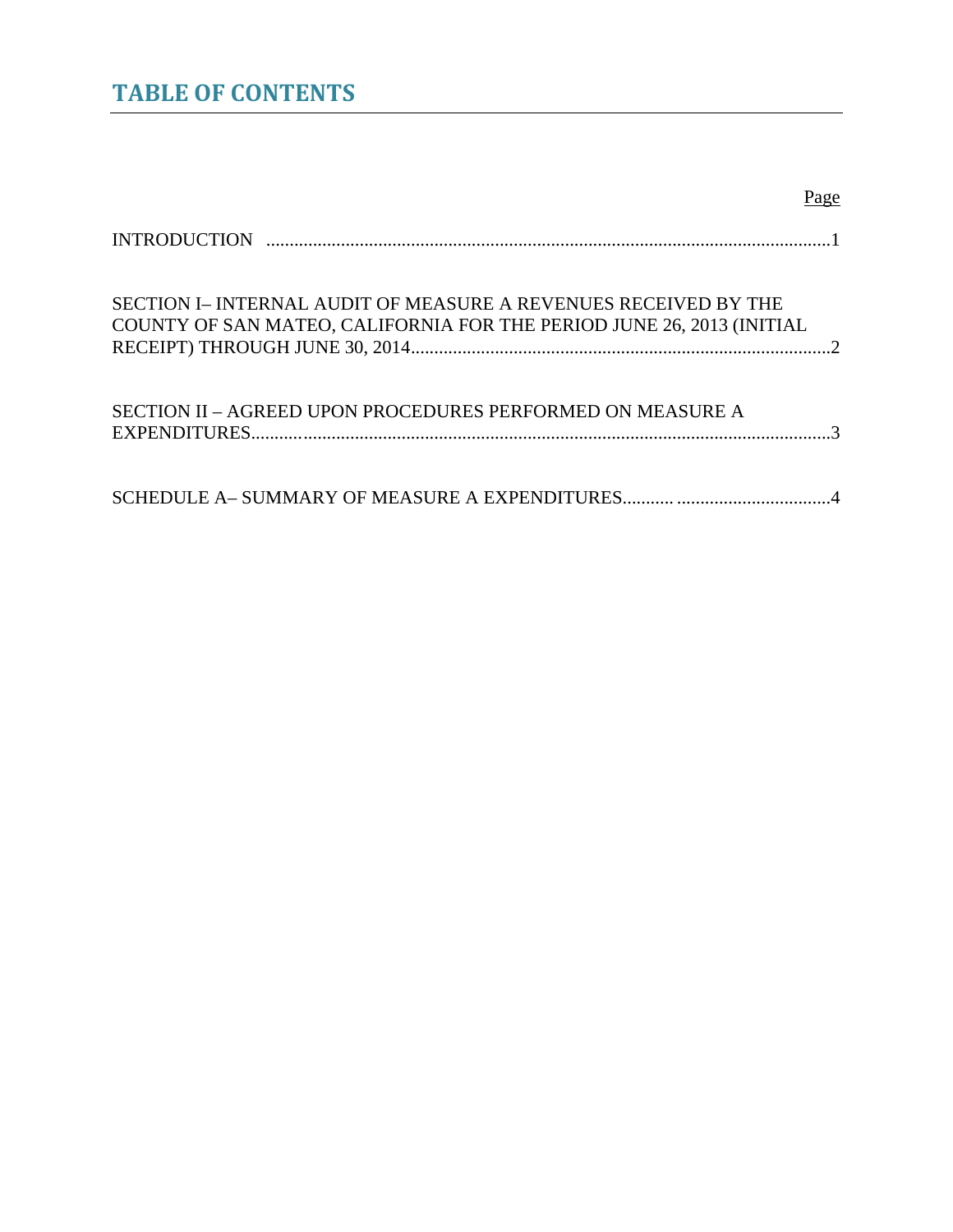# **INTRODUCTION**

On November 6, 2012, the voters of San Mateo County (County) passed by majority vote Measure A, *The County of San Mateo Sales and Use Tax Ordinance*. Measure A levies a half-cent tax, for a period of 10 years, on the gross receipts of any retailer selling tangible personal property in the incorporated and unincorporated territory of the County. The proceeds are to be used to support general fund services and facilities which include, among others, child abuse protection programs, 911 dispatch services, healthcare services, County parks, fire protection and other safety services, and educational programs and services.

The County's Board of Supervisors (Board) codified the provisions of Measure A in Ordinance Number 04630 by amending Title 5 of the San Mateo Ordinance Code with an operative date of April 1, 2013. In open meetings the Board identified programs and services that can benefit from Measure A funds. The Board also designated a committee as required by the ordinance to perform an annual audit of the Measure A sales and use tax revenues generated. The Measure A Oversight Committee (Committee) is a 10-person committee with two representatives from each of the five districts that make up the County. In addition to the required performance of an annual audit of Measure A sales and use tax revenues generated, the Committee by-laws ensure the performance of additional agreed-upon procedures related to Measure A.

This report is divided into two sections as follows:

**Section I**: Internal Audit of Measure A Revenues Received By the County of San Mateo, California for the Period June 26, 2013 (Initial Receipt) through June 30, 2014

# **Section II**: Agreed Upon Procedures Performed On Measure A Expenditures

The County Controllers Office's Internal Audit Division performed an internal audit as required by the ordinance of the Measure A sales and use tax revenues generated. The result of this audit is presented in Section I. Additionally the Controllers Office's Internal Audit Division performed certain Agreed Upon Procedures. The results of these procedures are included in Section II.

This report covers the period July 26, 2013 through June 30, 2014. All procedures were performed in accordance with the *International Standards for the Professional Practice of Internal Auditing*  established by the Institute of Internal Auditors. This report is intended solely for the information and use by the Committee, the Board, and County management. This report should not be used by anyone other than these specified parties. However, as the County is a government entity, this report is subject to public inspection.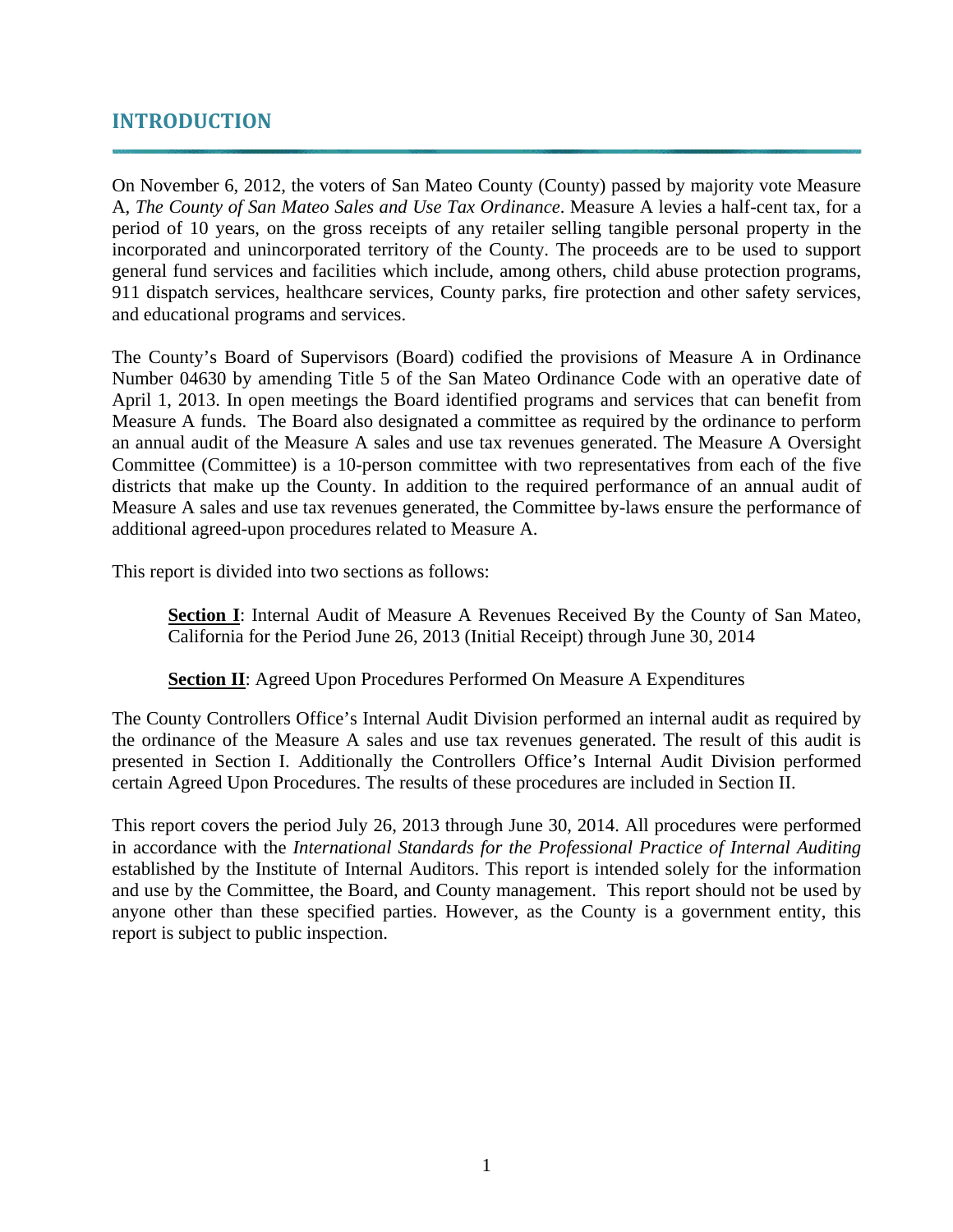The Controller's Internal Audit Division performed procedures to review State Remittance Advice Forms, County's financial accounting system records, and the Comprehensive Annual Financial Report (CAFR) audited by the Grand Jury independent certified public accountants to determine if Measure A sales and use tax revenues received have been recorded in a separate fund in a timely and accurate manner.

# **Results**

No exceptions noted. The Measure A fund was established in the County's financial accounting system. All Measure A monies transmitted by the State from June 26, 2013 through June 30, 2014 were deposited into the fund. This fund was not used for any other purpose. We also reviewed the County's CAFR audited by the Grand Jury's independent certified public accountants and found there were no issues reported that relate to the financial activities of Measure A funds.

# **SUMMARY OF MEASURE A REVENUES**

| <b>Tax Period</b> | <b>Month Received</b>                    | Amount                       |
|-------------------|------------------------------------------|------------------------------|
| April 2013        | June 2013<br><b>Total for FY 2012-13</b> | \$<br>4,397,205<br>4,397,205 |
| May 2013          | <b>July 2013</b>                         | 4,367,700                    |
| June 2013         | August 2013                              | 5,823,600                    |
| <b>July 2013</b>  | September 2013                           | 7,930,646                    |
| August 2013       | October 2013                             | 4,930,200                    |
| September 2013    | November 2013                            | 6,573,600                    |
| October 2013      | December 2013                            | 7,756,964                    |
| November 2013     | January 2014                             | 5,181,200                    |
| December 2013     | February 2014                            | 6,908,200                    |
| January 2014      | March 2014                               | 8,193,726                    |
| February 2014     | April 2014                               | 4,924,200                    |
| March 2014        | May 2014                                 | 6,565,600                    |
| April 2014        | June 2014                                | 6,421,912                    |
|                   | <b>Total for FY 2013-14</b>              | 75,577,548                   |
|                   |                                          | 79,974,753                   |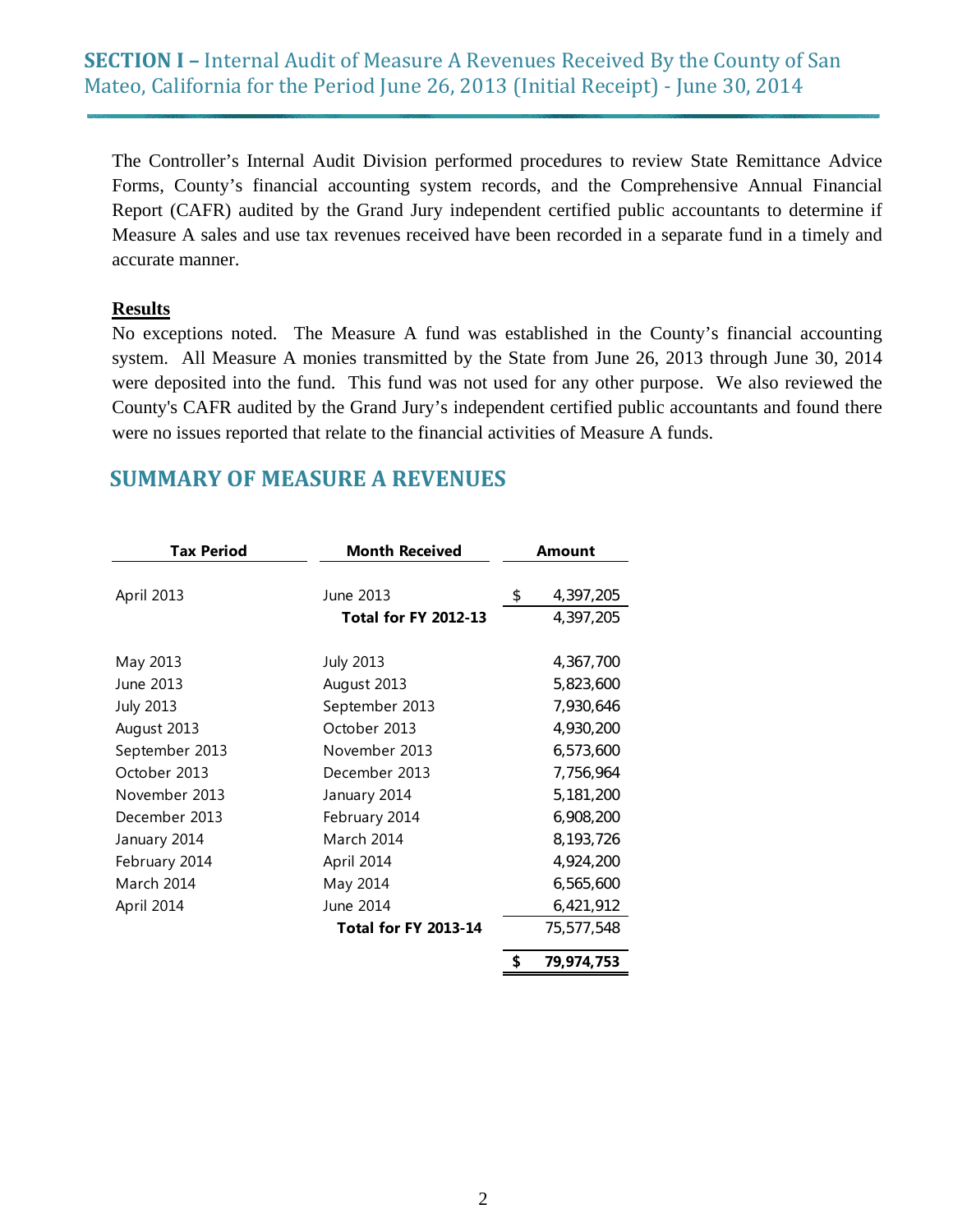**1.** Reviewed Board Resolutions to determine if the amounts to be funded for each initiative by Measure A proceeds have been approved by the Board through the County's budget process.

# **Results**

No exceptions noted. The Board approved each Measure A initiative and funding amount by resolution. Schedule A lists all Board approved initiatives and budgeted amounts.

**2.** Reviewed internal invoices representing departmental reimbursement requests and payment records to determine if the distributions made from the Measure A fund to agencies governed by the Board were made after receipt of an invoice.

# **Results**

No exceptions noted. All distributions from the Measure A fund were made after receiving invoices. Amongst the thirty Measure A initiatives, twenty-six were administered by agencies governed by the Board. Schedule A lists the initiatives that are administered by agencies governed by the Board and expenditures that were reimbursed by Measure A monies in fiscal year 2013-14.

**3.** Reviewed invoices received from agencies governed by the Board to determine if Measure A monies were used for purposes of the initiative approved by the Board, as evidenced by Department Head and County Manager or their designee's signature.

# **Results**

No exceptions noted. All expenditures reported on the invoices received from agencies governed by the Board are for purposes of the initiative approved by the Board and were approved by the Department Head and County Manager or their designees.

**4.** Reviewed invoices to determine if the amounts spent were categorized by type of expenditure and then reviewed the County's financial accounting system records to determine if the expenditures and Measure A reimbursements were properly recorded.

# **Results**

No exceptions noted. All invoices categorized the amounts spent by type of expenditure and were properly recorded in the County's financial accounting system.

**5.** Reviewed Board Resolutions and accounting records to determine if distributions of Measure A funds to agencies governed by the Board did not exceed the Board approved budgeted amounts for each initiative during the fiscal year.

# **Results**

No exceptions noted. All of the distributions of Measure A funds to agencies governed by the Board did not exceed the Board approved budgeted amounts for each initiative in fiscal year 2013-14.

**6.** Reviewed invoices, accounting records, and Board Resolutions to determine if distributions made from the Measure A fund to entities that are not governed by the Board, agree to invoices received from those entities, and have not exceeded the amount legally authorized by the Board.

# **Results**

No exceptions noted. All distributions from the Measure A fund equaled the invoice amounts submitted, and did not exceed the amount legally authorized by the Board. The four Measures A initiatives that were administered by entities not governed by the Board are in Schedule A.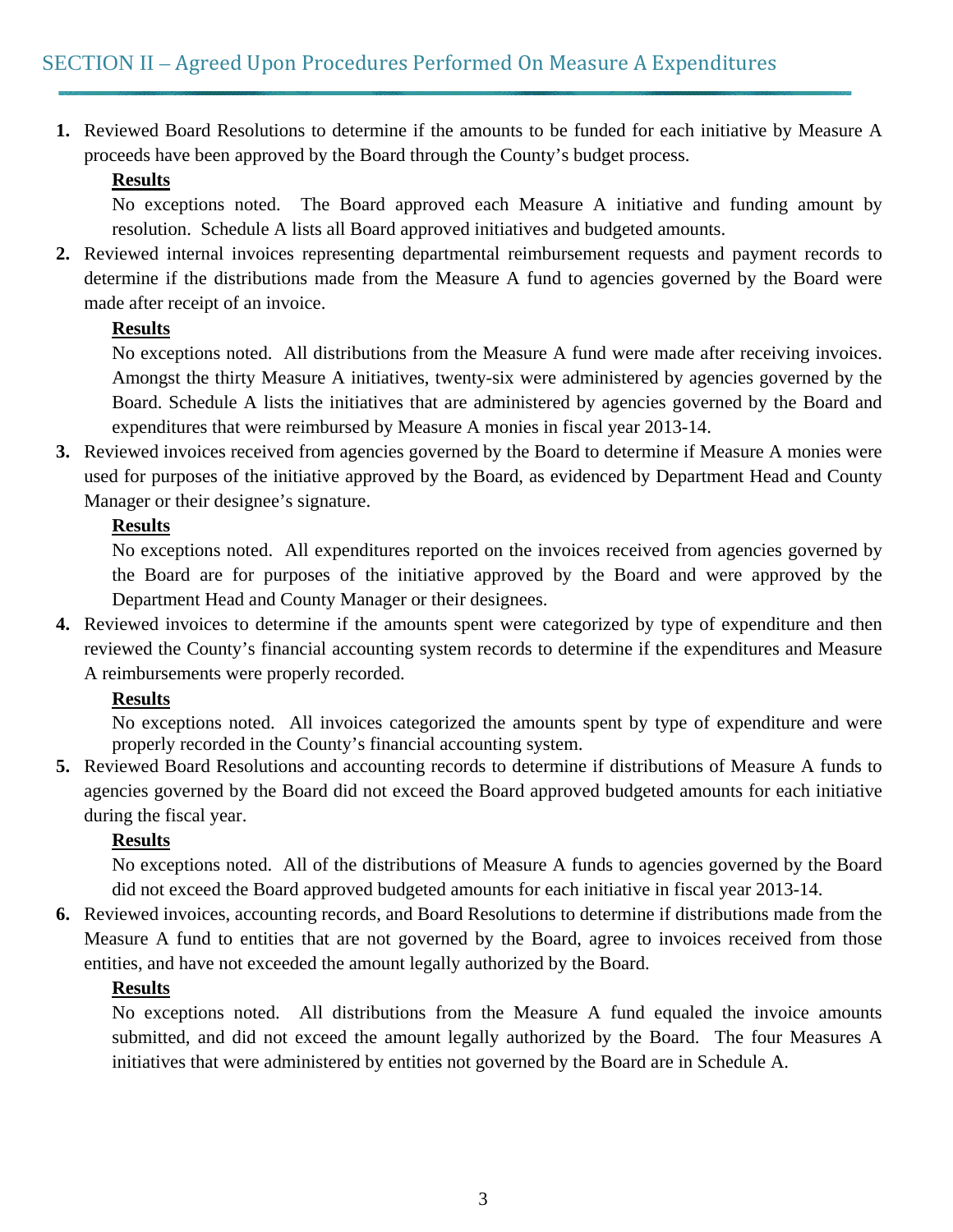# **SCHEDULE A ‐ SUMMARY OF MEASURE A EXPENDITURES**

|                                                             |                             | FY 2013-14    | FY 2013-14    |               |
|-------------------------------------------------------------|-----------------------------|---------------|---------------|---------------|
| <b>Initiative Name</b>                                      | <b>Department</b>           | <b>Budget</b> | <b>Actual</b> | Variance      |
| 1 Seton Medical Center                                      | Non-County                  | \$11,500,000  | \$11,300,000  | \$<br>200,000 |
| 2 SamTrans-Services to Youth, Elderly, and Disabled         | Non-County                  | 5,000,000     | 5,000,000     |               |
| 3 Early Learning and Care Trust Fund                        | Non-County                  | 5,000,000     |               | 5,000,000     |
| 4 Mental Health System of Care for Adults                   | <b>Behavioral Health</b>    | 2,655,322     | 33,886        | 2,621,436     |
| 5 Health Prevention and Early Intervention - At Risk Child  | Behavioral Health           | 2,645,381     | 995,235       | 1,650,146     |
| 6 Buildings and Facilities Infrastructure                   | Capital Projects            | 4,640,000     | 725,139       | 3,914,861     |
| 7 Library Capital Needs - Capital Project                   | County Library              | 2,000,000     | 1,126,834     | 873,166       |
| 8 Daly City Library - Capital Project                       | County Library              | 500,000       |               | 500,000       |
| 9 Library Summer Reading Programs                           | County Library              | 328,300       | 328,300       |               |
| 10 HEART Local Housing Trust Fund Match                     | Housing                     | 1,000,000     | 1,000,000     |               |
| 11 Technology Infrastructure and Open Data                  | <b>Information Services</b> | 3,230,000     | 466,499       | 2,763,501     |
| 12 Core Service Agencies - Performance Management System    | <b>Information Services</b> | 300,000       | 163,494       | 136,506       |
| 13 Fire Engine/Vehicle Replacement                          | Fire Protection             | 2,000,000     | 47,324        | 1,952,676     |
| 14 Parks Department Operations and Maintenance              | Parks                       | 2,066,208     | 807,069       | 1,259,139     |
| 15 Contribution to Parks Foundation                         | Parks                       | 100,000       | 100,000       |               |
| 16 Parks Department Capital Projects                        | Parks                       | 1,716,500     | 94,262        | 1,622,238     |
| 17 HSA Prevention and Early Intervention-At Risk Child      | Human Services Agency       | 1,270,927     | 535,618       | 735,309       |
| 18 East Palo Alto Homeless Shelter Operating Expense        | Human Services Agency       | 700,000       | 673,765       | 26,235        |
| 19 CORE Agency Emergency Housing Assistance                 | Human Services Agency       | 385,000       | 202,179       | 182,821       |
| 20 Homeless Outreach Teams                                  | Human Services Agency       | 150,000       | 66,392        | 83,608        |
| 21 Court Appointed Special Advocates - Foster Care          | Human Services Agency       | 100,000       | 100,000       |               |
| 22 Veterans Services                                        | Human Services Agency       | 100,000       |               | 100,000       |
| 23 Community Overcoming Relationship Abuse - Legal Expenses | Human Services Agency       | 75,000        | 75,000        |               |
| 24 Re-Entry Employment Preparation                          | Human Services Agency       | 41,096        | 21,350        | 19,746        |
| 25 North Fair Oaks General Plan Implementation              | Planning and Building       | 3,403,500     | 42,157        | 3,361,343     |
| 26 Consultant to Study Planning Fees                        | Planning and Building       | 100,000       |               | 100,000       |
| 27 Bicycle Coordinator                                      | <b>Public Works</b>         | 80,000        | 25,963        | 54,037        |
| 28 Coastside Medical Services                               | San Mateo Medical Center    | 551,180       | 23,998        | 527,182       |
| 29 School Safety                                            | Sheriff's Office            | 473,219       | 139,331       | 333,888       |
| 30 Coastside Response Coordinator                           | Sheriff's Office            | 30,000        | 20,114        | 9,886         |
|                                                             | <b>Total</b>                | \$52.141.633  | \$24,113,909  | \$ 28,027,724 |

1 Seton Medical Center, SamTrans - Services to Youth, Elderly, and Disabled, Early Learning and Care Trust Fund, and County Library initiatives are administered by agencies that are not governed by the County Board. All other initiatives listed above are administered by agencies governed by the County's Board.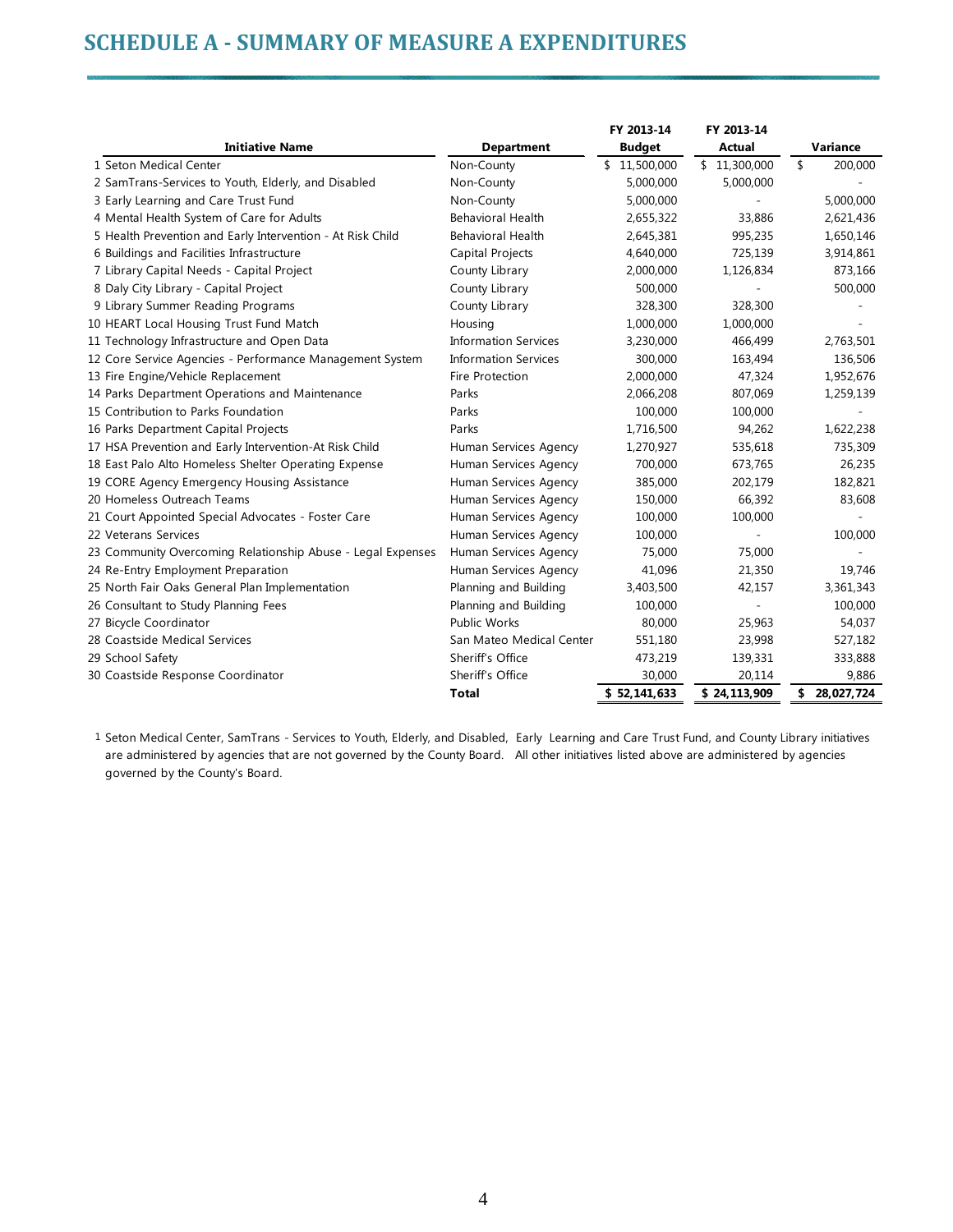Recommended Measures for Existing Measure A Initiatives

| Recommended Measures for Existing Measure A Initiatives                  |                                                                                                                                                                |                                                                                 |  |
|--------------------------------------------------------------------------|----------------------------------------------------------------------------------------------------------------------------------------------------------------|---------------------------------------------------------------------------------|--|
| Initiative                                                               | <b>Original Performance Measures</b>                                                                                                                           | <b>Oversight Committee Recommendations</b>                                      |  |
| Mental Health System of<br><b>Care for Adults</b>                        | Diversion from Psychiatric Emergency<br><b>Services</b>                                                                                                        | Discontinue, see SMART diversion<br>measure                                     |  |
|                                                                          | # / % of SMART responses that result<br>in diversion from the Emergency<br>Department/Psychiatric Emergency<br>Services/Jail to other appropriate<br>resources | No change                                                                       |  |
|                                                                          | $\#$ /% of mentally ill people admitted<br>to jail on misdemeanor charges<br>released within six (6) days                                                      | No change                                                                       |  |
| <b>Prevention and Early</b><br><b>Intervention - At Risk</b><br>Children | Number of truancy, suspensions and<br>expulsion                                                                                                                | $\#$ / % of truancy, suspensions and<br>expulsions (data provided from schools) |  |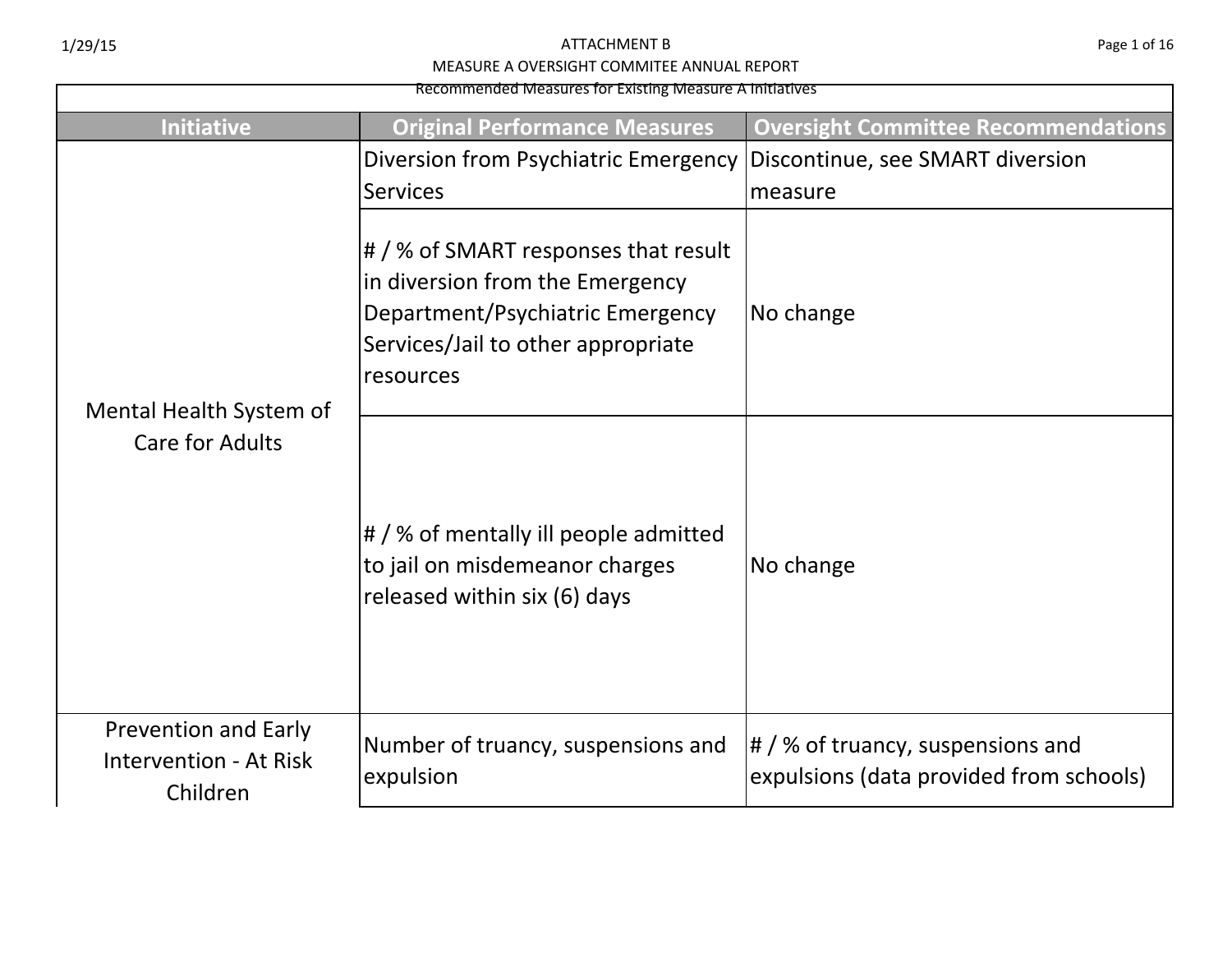| <b>Initiative</b> | <b>Original Performance Measures</b>                                                                  | <b>Oversight Committee Recommendations</b>                                                                             |
|-------------------|-------------------------------------------------------------------------------------------------------|------------------------------------------------------------------------------------------------------------------------|
|                   | Knowledge about and recognition of<br>mental health problems by school<br>personnel and student peers | Discontinue                                                                                                            |
|                   | Number of hotline calls referred to<br>and receiving services                                         | $\sharp$ / % of clients engaged in services after<br>calling hotline                                                   |
|                   | # / % of school personnel referring<br>students with emotional issues                                 | No change                                                                                                              |
|                   | # / % of students exhibiting positive<br>student behaviors                                            | No change                                                                                                              |
|                   | $\sharp$ /% of families on waitlist for Pre to<br>3 services                                          | No change                                                                                                              |
|                   | # / % of referrals from WIC to home<br>visiting programs for identified high<br>risk parent           | No change                                                                                                              |
|                   |                                                                                                       | # / % of high risk parents that reported<br>positive outcomes after receiving services<br>from a home visiting program |
|                   | # / % of youth ages 15-29 screened,<br>assessed, and treated for bipolar<br>disorder                  | No change                                                                                                              |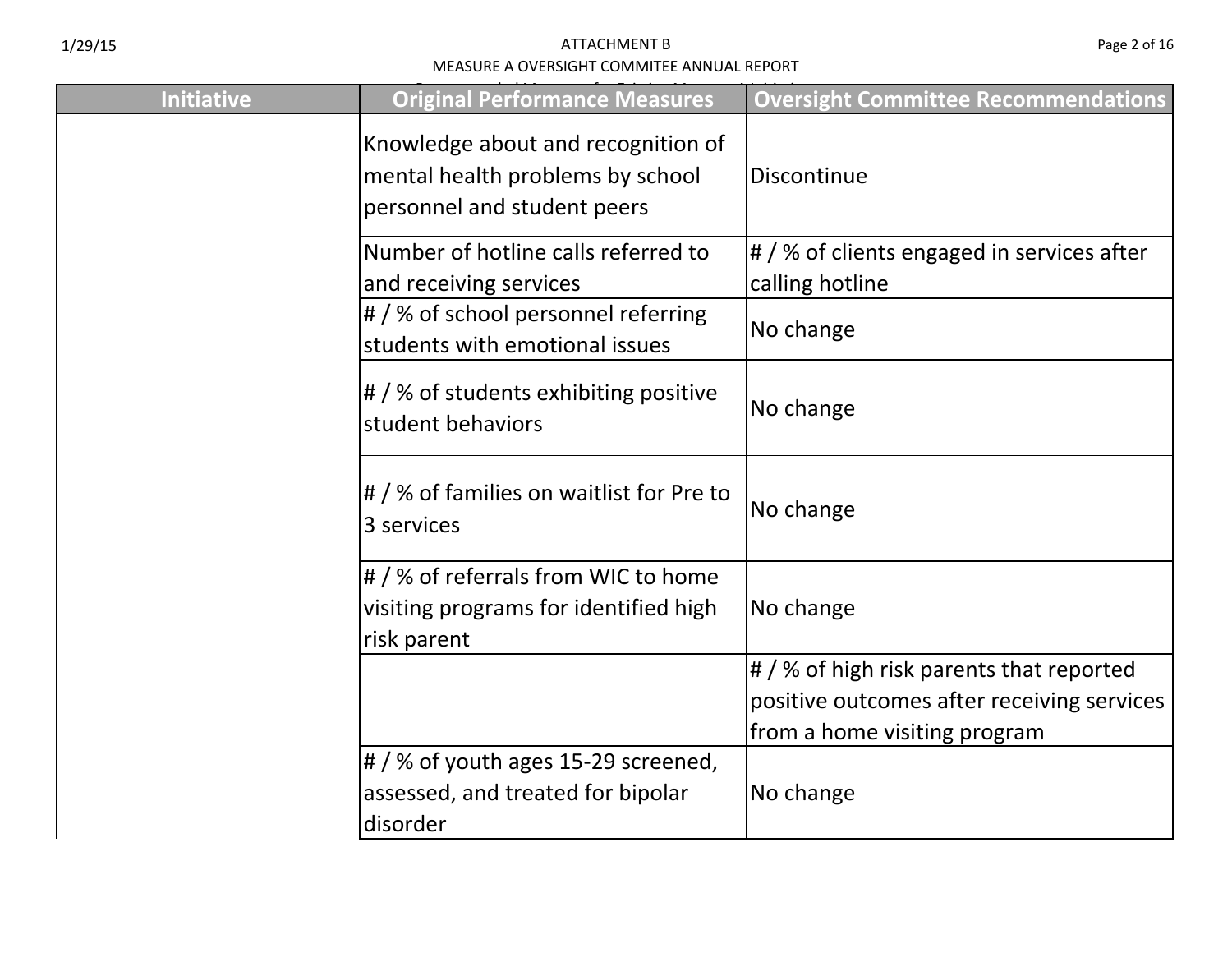| Page 3 of 16 |  |  |  |
|--------------|--|--|--|
|--------------|--|--|--|

| <b>Initiative</b> | <b>Original Performance Measures</b>                                                                                                                       | <b>Oversight Committee Recommendations</b>                                                                                                                                                                  |
|-------------------|------------------------------------------------------------------------------------------------------------------------------------------------------------|-------------------------------------------------------------------------------------------------------------------------------------------------------------------------------------------------------------|
|                   |                                                                                                                                                            | # / % of students who received early<br>onset bipolar intervention services that<br>remained in school without serious<br>disruption                                                                        |
|                   | Percent of youth receiving<br>hospitalization for behavioral health<br>conditions                                                                          | # / % of youth re-admitted for behavioral<br>health conditions after receiving services                                                                                                                     |
|                   | $\sharp$ / % of transitional age youth who<br>receive at least 1 clinical followup<br>within 7 days after leaving Psychiatric<br><b>Emergency Services</b> | # / % of youth treated for bipolar who<br>experience a decrease in hospitalizations<br>after receiving at least 1 clinical followup<br>within 7 days after leaving Psychiatric<br><b>Emergency Services</b> |
|                   | # / % of youth successfully<br>completing treatment                                                                                                        | No change                                                                                                                                                                                                   |
|                   | # / % of students that receive timely<br>outpatient behavioral health services                                                                             | No change                                                                                                                                                                                                   |
|                   |                                                                                                                                                            | # / % of school staff reporting better<br>outcomes after receiving training to meet<br>the behavioral health needs of students                                                                              |
|                   | Percent of school districts that are<br>being supported in meeting the<br>behavioral health needs of students                                              | # / % of school staff trained to meet the<br>behavioral health needs of students                                                                                                                            |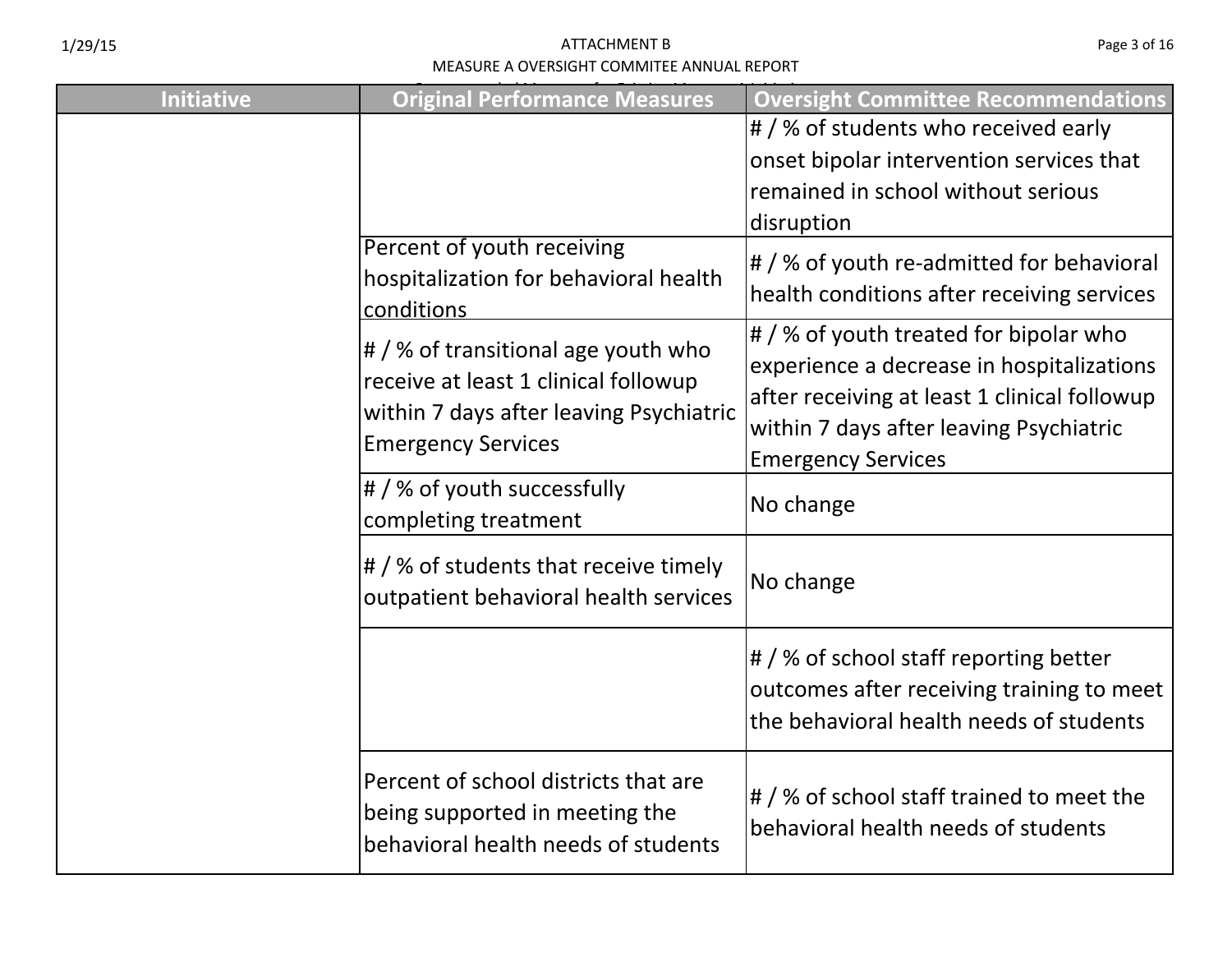| <b>Initiative</b>    | <b>Original Performance Measures</b>                                                                                     | <b>Oversight Committee Recommendations</b>                                                                                                         |
|----------------------|--------------------------------------------------------------------------------------------------------------------------|----------------------------------------------------------------------------------------------------------------------------------------------------|
| <b>School Safety</b> | $\sharp$ / % of existing school safety plans<br>lthat are in accordance with the<br>County Office of Education standards | No change                                                                                                                                          |
|                      | Average number of hours per week<br>each School Resource Officer is on<br>their assigned campuses                        | $\left \frac{1}{2}\right $ % of students that report feeling safe<br>at school (also add in # /% of parents and<br>staff that report feeling safe) |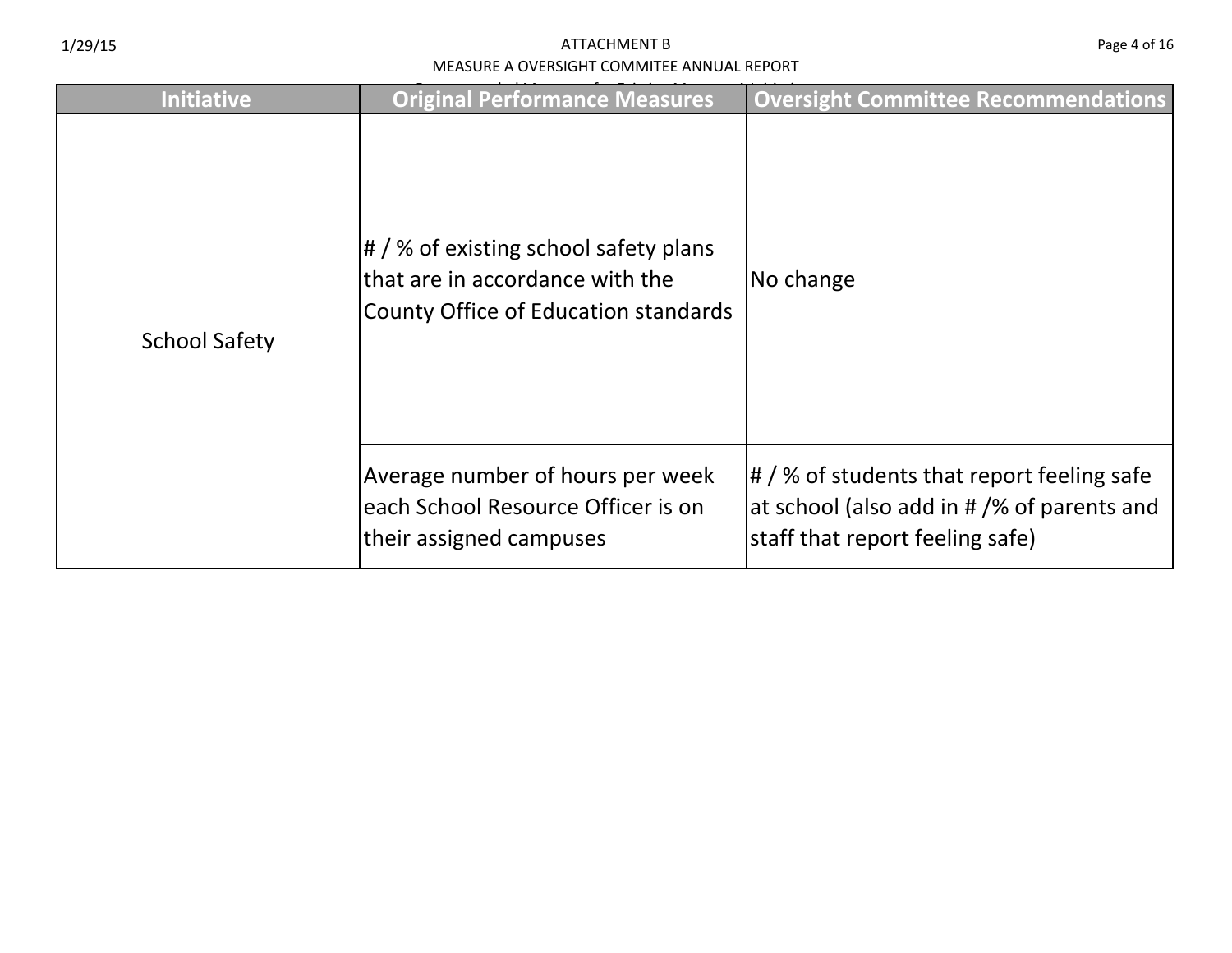| <b>Initiative</b>                                    | <b>Original Performance Measures</b>                                                               | <b>Oversight Committee Recommendations</b>                                         |
|------------------------------------------------------|----------------------------------------------------------------------------------------------------|------------------------------------------------------------------------------------|
| <b>Agreement with Seton</b><br><b>Medical Center</b> | Seton admissions as a % of total<br>hospital admissions for County<br>patients                     | No change                                                                          |
|                                                      | Seton outpatient clinic visits as a % of<br>total outpatient clinic visits for<br>County patients  | No change                                                                          |
|                                                      | Percent of Emergency Operational<br>and Mitigation Plans updated and<br>completed                  | # / % of emergency response plans<br>updated and completed                         |
| <b>Coastside Response</b>                            | Number of disaster preparedness<br>training exercises and drills                                   | # / % of Emergency and Operational<br>Mitigation Plans that meet FEMA<br>standards |
| Coordinator                                          | <b>Number of Community Emergency</b><br>Response Teams established and<br>trained on the Coastside | $\#$ /% of CERT participants who respond to<br>alerts after CERT training          |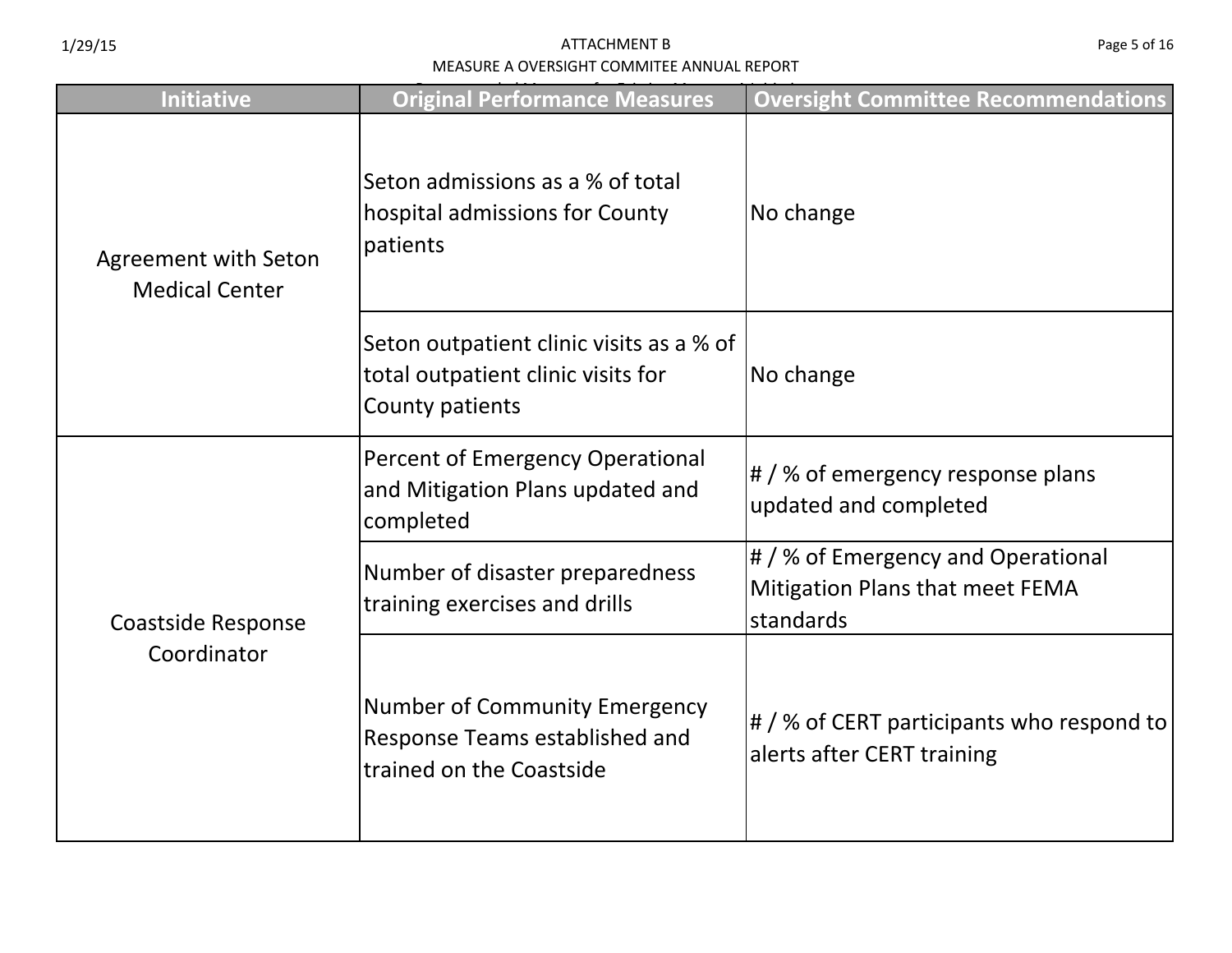| <b>Initiative</b>                 | <b>Original Performance Measures</b>                                                                                                                  | <b>Oversight Committee Recommendations</b>                                                              |
|-----------------------------------|-------------------------------------------------------------------------------------------------------------------------------------------------------|---------------------------------------------------------------------------------------------------------|
|                                   | Number of patients brought into care<br>at the mobile clinic                                                                                          | No change                                                                                               |
| <b>Coastside Medical Services</b> | # / % of mobile clinic patients that<br>receive mammograms according to<br>screening guidelines                                                       | $\left \frac{1}{2}\right $ % of mobile clinic patients that receive<br> mammograms                      |
|                                   | $\sharp$ / % of mobile clinic patients that<br>control LDL cholesterol as a result of<br>LDL screenings received according to<br>screening guidelines | $\sharp$ / % of mobile clinic patients that control<br>LDL cholesterol as a result of LDL<br>screenings |
|                                   | Cost per patient                                                                                                                                      | Cost per patient                                                                                        |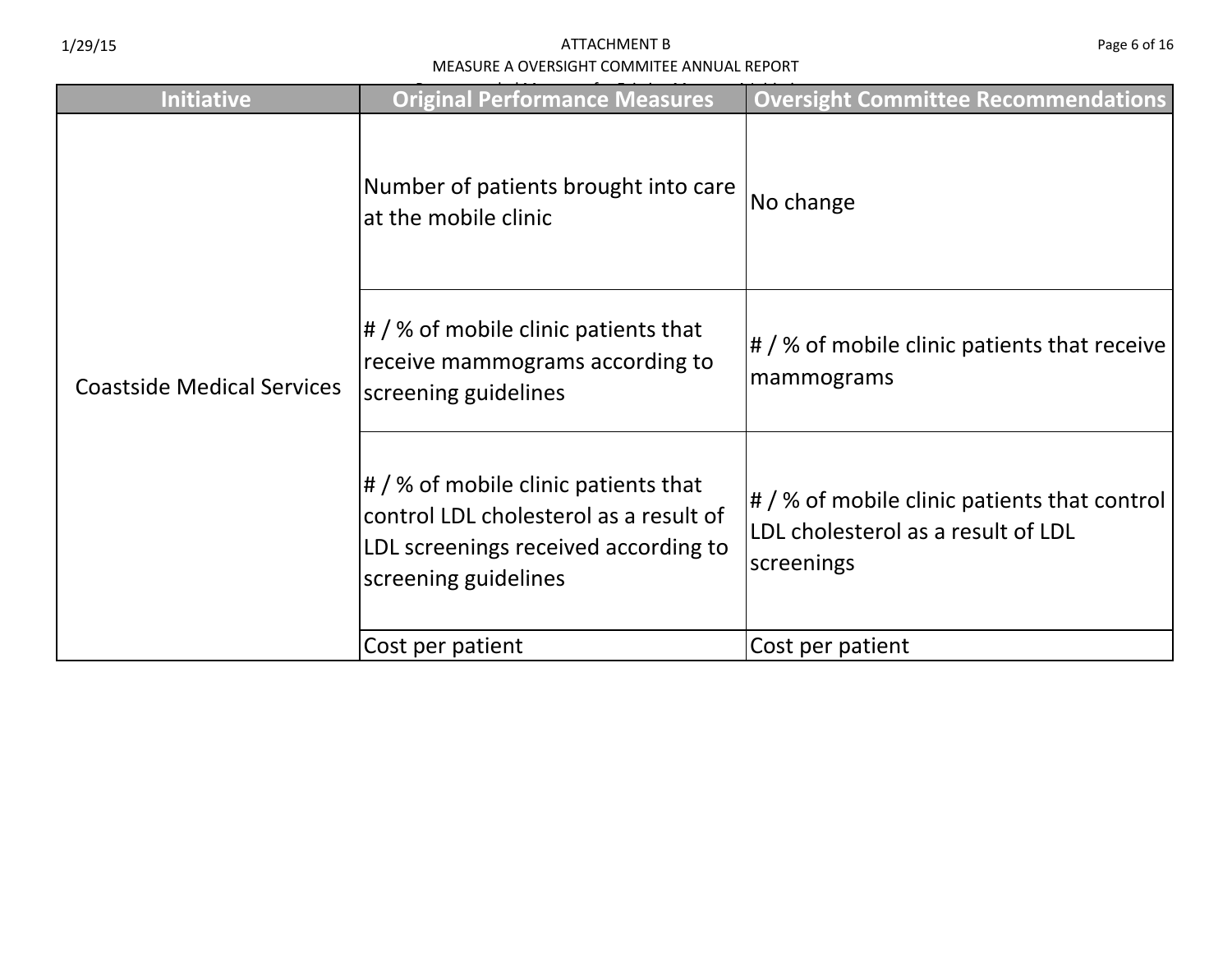| <b>Initiative</b>                                  | <b>Original Performance Measures</b>                                                                                                              | <b>Oversight Committee Recommendations</b>                                                                                                        |
|----------------------------------------------------|---------------------------------------------------------------------------------------------------------------------------------------------------|---------------------------------------------------------------------------------------------------------------------------------------------------|
| Big Lift - Summer and<br><b>Preschool Programs</b> | Generate matching funds; develop<br>and adopt expenditure and program<br>plan that includes quality<br>improvement for participating<br>districts | $\sharp$ / % of participating children who read<br>proficiently according to standardized<br>testing                                              |
|                                                    | participating districts (measure will<br>be used once program begins                                                                              | Increase access to quality child care in $\frac{1}{4}$ /% of participating children who read<br>proficiently according to standardized<br>testing |
| <b>Library Summer Reading</b><br>Programs          | 20% of children in the county will be<br>participating in summer reading<br>programs by the end of 2014                                           | # / % of children successfully completing<br>summer reading programs                                                                              |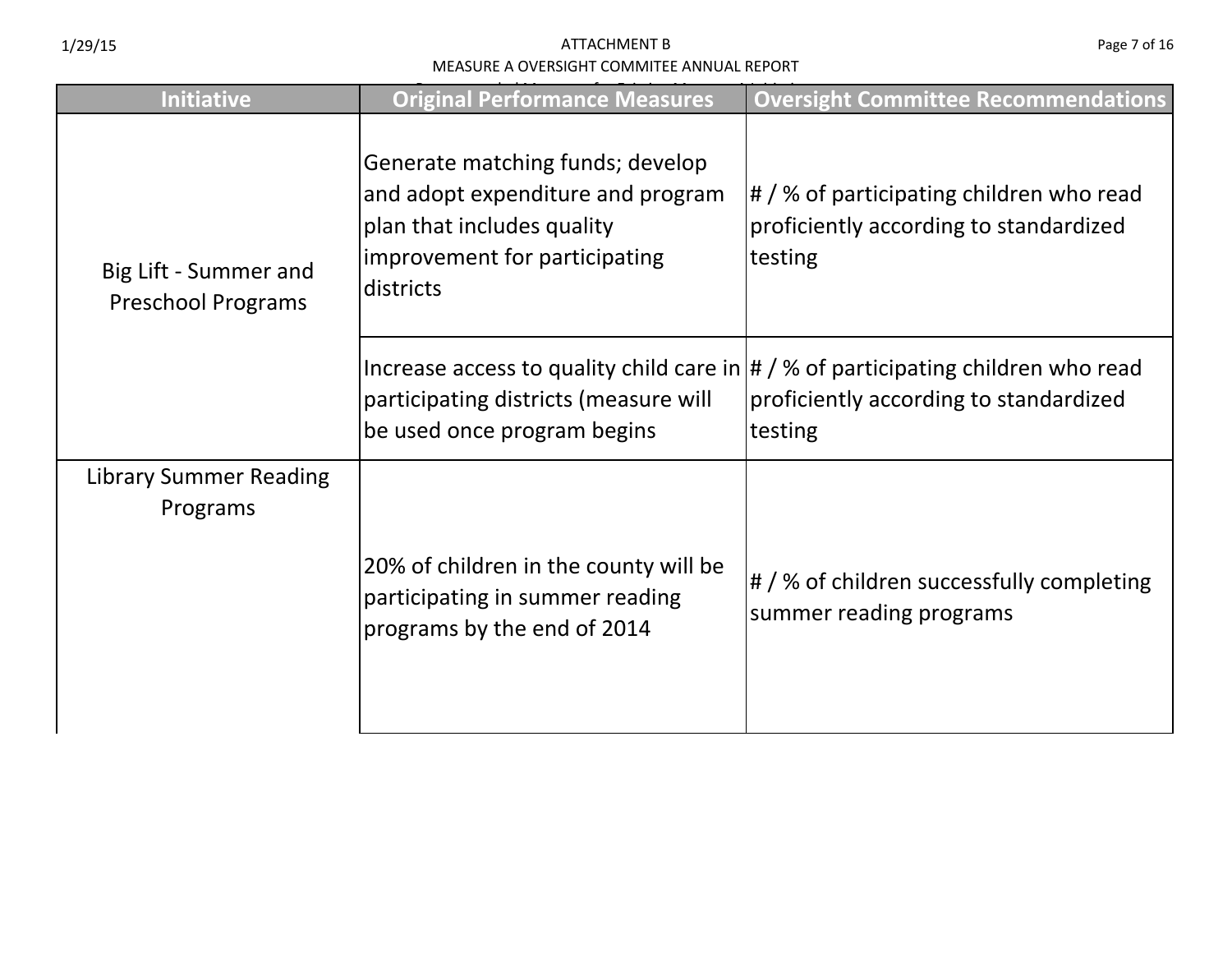| <b>Initiative</b>                                  | <b>Original Performance Measures</b>                                                                    | <b>Oversight Committee Recommendations</b>                                                                                                                                                                             |
|----------------------------------------------------|---------------------------------------------------------------------------------------------------------|------------------------------------------------------------------------------------------------------------------------------------------------------------------------------------------------------------------------|
|                                                    |                                                                                                         | $\sharp$ / % of students that completed a<br>summer reading program who read at<br>their grade level or higher                                                                                                         |
|                                                    |                                                                                                         | # / % of parents completing parent/family<br>education workshops on the importance<br>of summer reading                                                                                                                |
|                                                    | 40% of children in the county will be<br>participating in summer reading<br>programs by the end of 2015 | # / % of parents that completed<br>parent/family education workshops who<br>report feeling better able to support their<br>children's summer reading goals after<br>completing the parent/family education<br>workshop |
| <b>Court Appointed Special</b><br>Advocates (CASA) | Number of children who will be<br>assigned to work with a CASA<br>volunteer                             | No change                                                                                                                                                                                                              |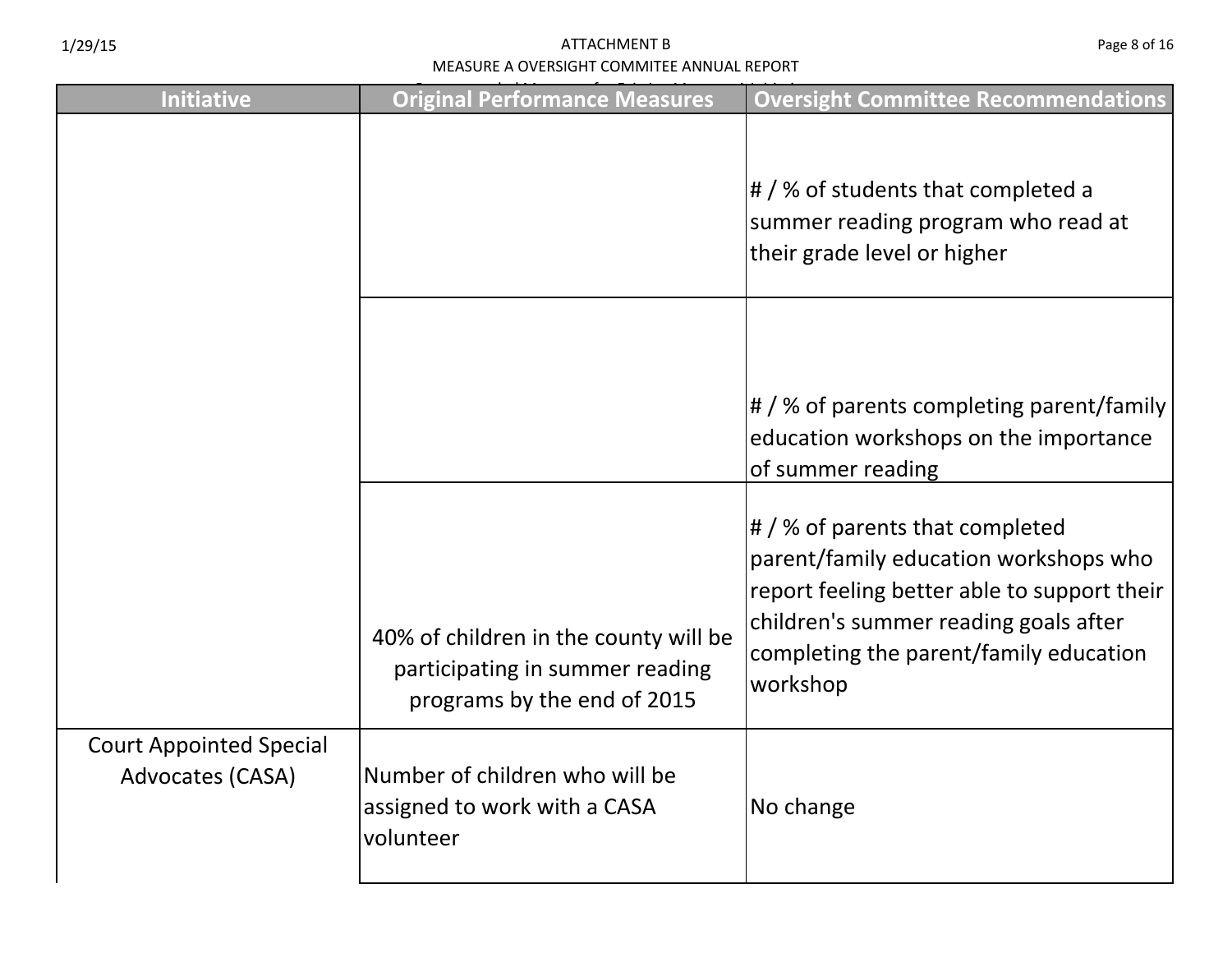| <b>Initiative</b>        | <b>Original Performance Measures</b>                                                                                                                                      | <b>Oversight Committee Recommendations</b>                                                                                                    |
|--------------------------|---------------------------------------------------------------------------------------------------------------------------------------------------------------------------|-----------------------------------------------------------------------------------------------------------------------------------------------|
|                          | Average number of hours each child<br>will receive in mentoring and<br>advocacy from their CASA volunteer<br>per month                                                    | No change                                                                                                                                     |
|                          | Children working with a CASA for a<br>year or more will improve their<br>academic performance, as measured<br>by report cards, by 10% as compared<br>to the baseline year | # / % of children working with a CASA for<br>a year or more who improve their<br>academic performance by 10% compared<br>to the baseline year |
| <b>Veterans Services</b> | Veterans Services Stakeholder group<br>convened                                                                                                                           | Discontinue (accomplished)                                                                                                                    |
|                          | <b>Veterans Services Delivery Plan</b><br>presented to Board of Supervisors                                                                                               | $\#$ /% of approved recommendations<br>implemented                                                                                            |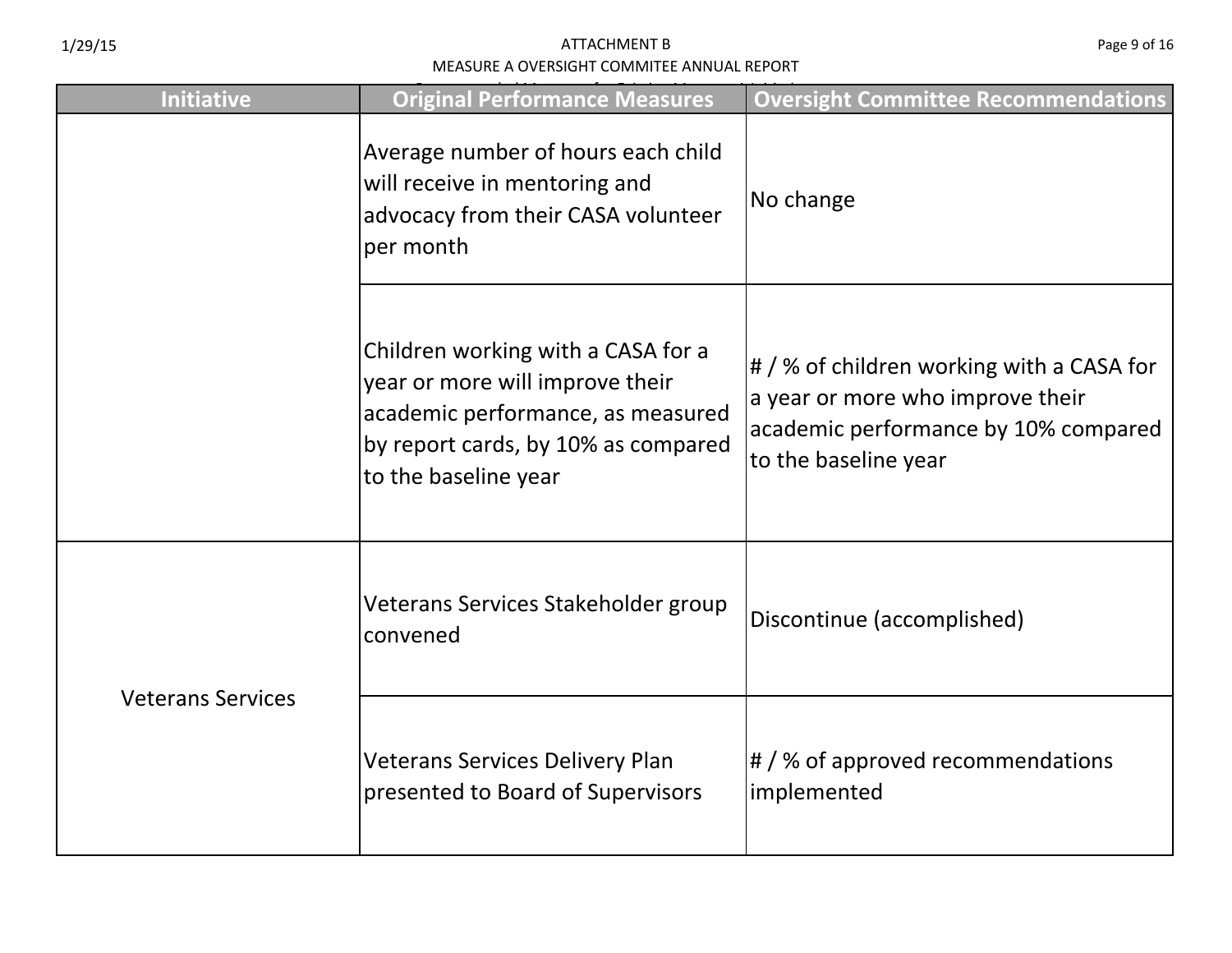| <b>Initiative</b>                                                                                  | <b>Original Performance Measures</b>                                                                                                                           | <b>Oversight Committee Recommendations</b> |
|----------------------------------------------------------------------------------------------------|----------------------------------------------------------------------------------------------------------------------------------------------------------------|--------------------------------------------|
| <b>Homeless Outreach Teams</b><br>and East Palo Alto Homeless<br><b>Shelter Operating Expenses</b> | # / % of homeless individuals on HOT<br>list who successfully transition to<br>permanent housing solutions<br>(including reunification with family<br>members) | No change                                  |
|                                                                                                    | # / % homeless individuals on HOT list<br>successfully engaged in HOT Case<br>Management (meeting at least once<br>per week with a case manager)               | No change                                  |
|                                                                                                    | Homeless individuals in East Palo Alto<br>that are housed on a daily basis                                                                                     | No change                                  |
|                                                                                                    | $\#$ / % of families requesting rental<br>housing assistance that receive<br>assistance                                                                        | No change                                  |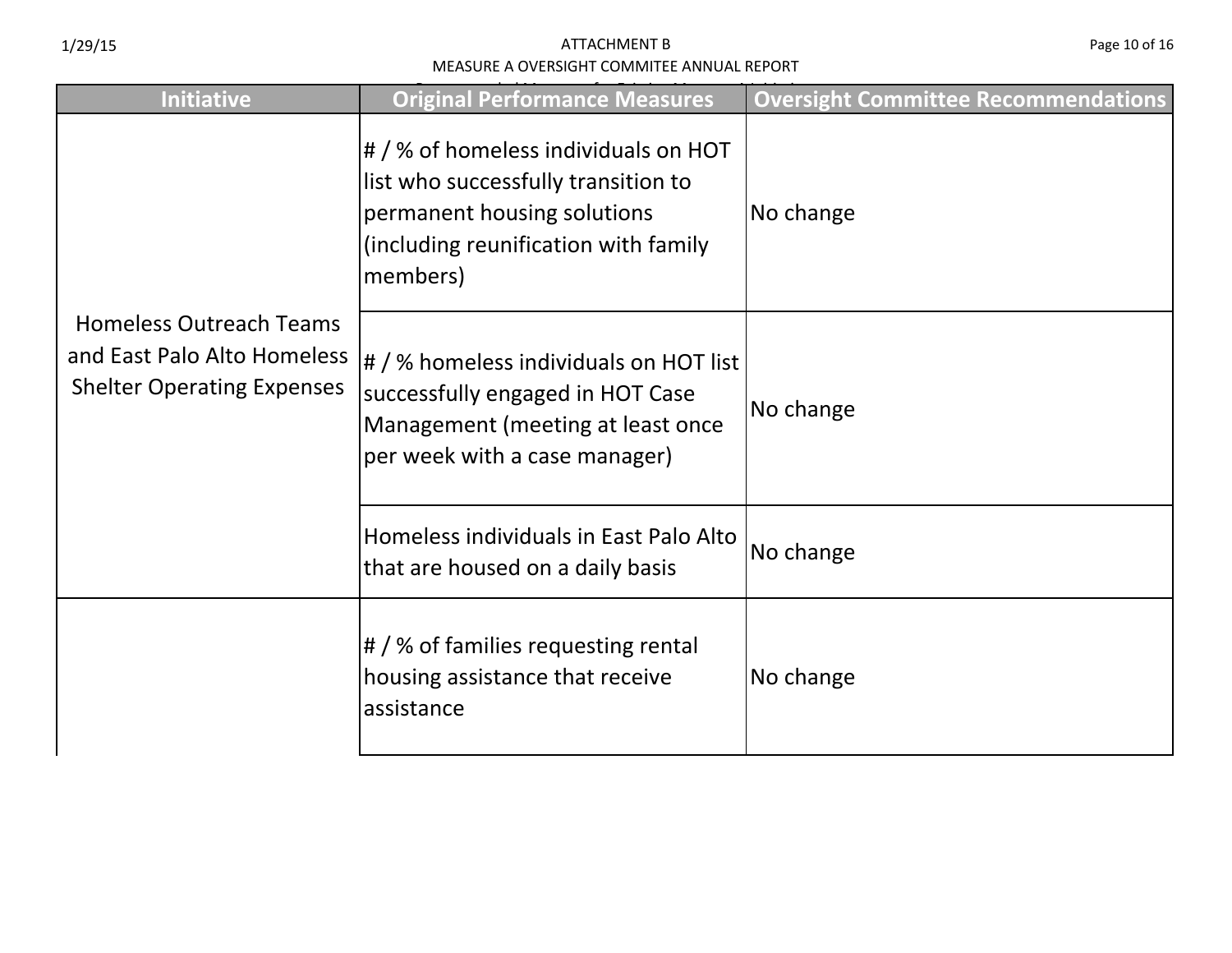| <b>Initiative</b>                                           | <b>Original Performance Measures</b>                                                                                             | <b>Oversight Committee Recommendations</b> |
|-------------------------------------------------------------|----------------------------------------------------------------------------------------------------------------------------------|--------------------------------------------|
| <b>Core Agencies Emergency</b><br><b>Housing Assistance</b> | Customer satisfaction rating from<br>Core Service Agencies, Human Service No change<br><b>Agency and County Manager's Office</b> |                                            |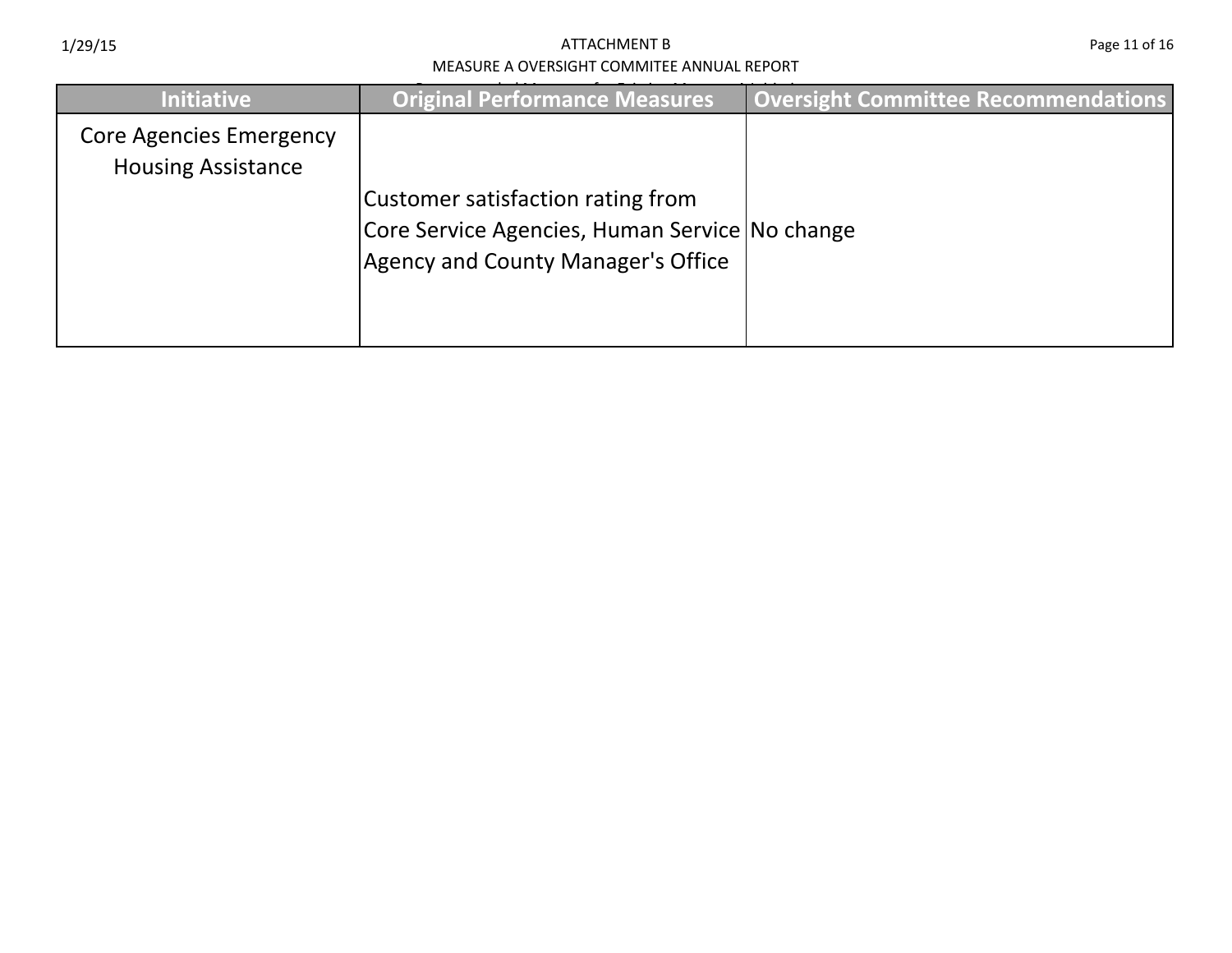| <b>Initiative</b>                                      | <b>Original Performance Measures</b>                                        | <b>Oversight Committee Recommendations</b>                                                            |
|--------------------------------------------------------|-----------------------------------------------------------------------------|-------------------------------------------------------------------------------------------------------|
| SamTrans - Services to Youth,<br>Elderly, and Disabled | Zero trip denials for Paratransit<br>customers                              | No change                                                                                             |
|                                                        | Annual bus ridership                                                        | No change                                                                                             |
| North Fair Oaks General Plan<br>Implementation         | <b>Percent of Signage Projects</b><br>completed on time and within budget   | No change                                                                                             |
|                                                        | Percent of Middlefield Road Projects<br>completed on time and within budget | No change                                                                                             |
| <b>Library Capital Needs</b>                           | No measure                                                                  | $\sharp$ /% of construction completed on time<br>and on budget<br># / % of plans funded and completed |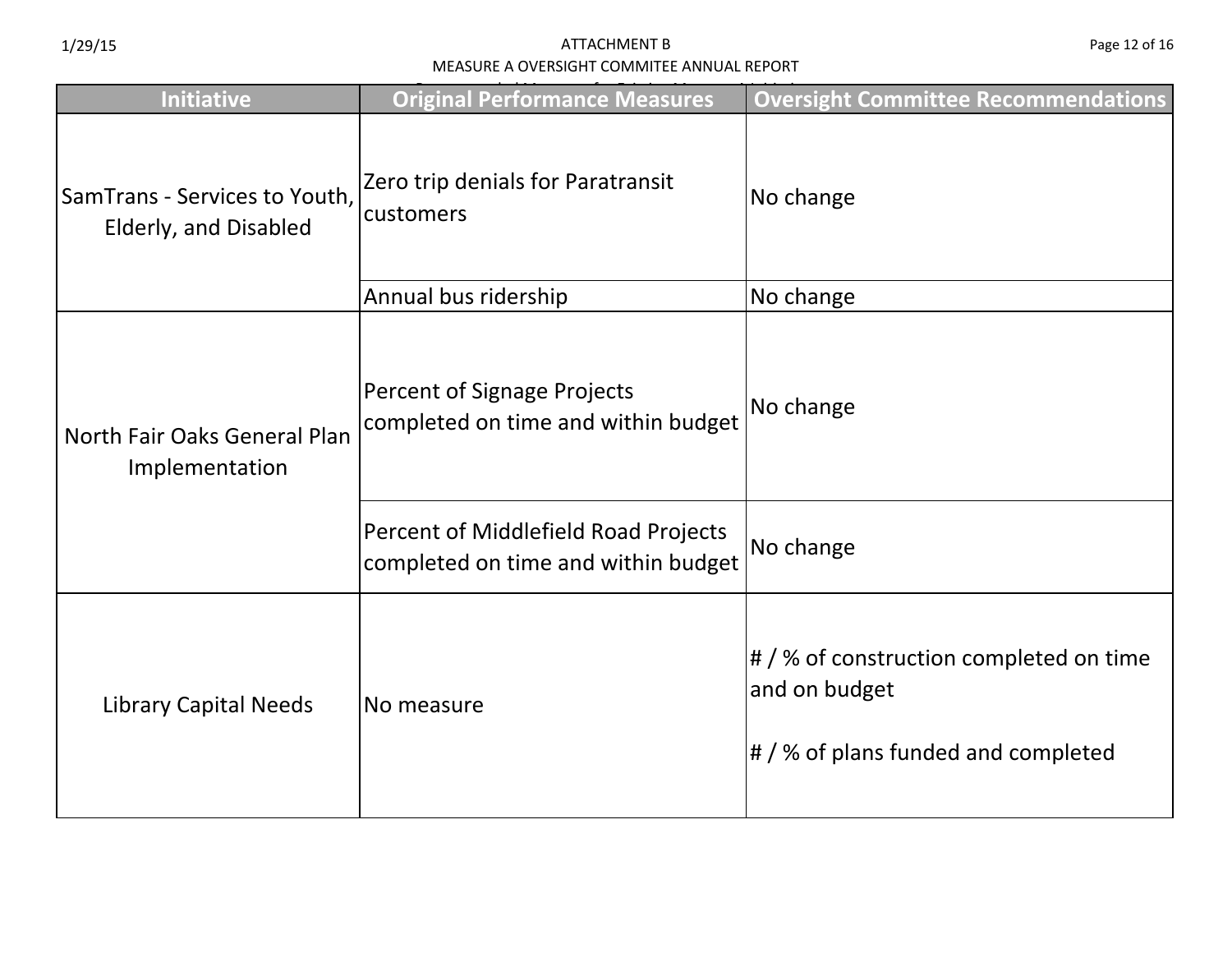| <b>Initiative</b>                            | <b>Original Performance Measures</b>                                                                | <b>Oversight Committee Recommendations</b>                                                  |
|----------------------------------------------|-----------------------------------------------------------------------------------------------------|---------------------------------------------------------------------------------------------|
| <b>Bicycle and Pedestrian</b><br>Coordinator | # / % of funding sources administered Discontinue                                                   |                                                                                             |
|                                              | $\left  \frac{1}{2} \right $ % of bicycle and pedestrian<br>program inquiries responded to          | # / % of bicycle and pedestrian program<br>inquiries responded to                           |
|                                              | $\sharp$ / % of cross jurisdictional<br>coordination activities completed                           | Discontinue                                                                                 |
|                                              | Number of training/safety workshops  in walking/biking over motor vehicles<br>promoted or conducted | # / % of individuals reporting an increase<br>after completing training/safety<br>workshops |
|                                              | Number of public outreach<br>workshops completed                                                    | Discontinue                                                                                 |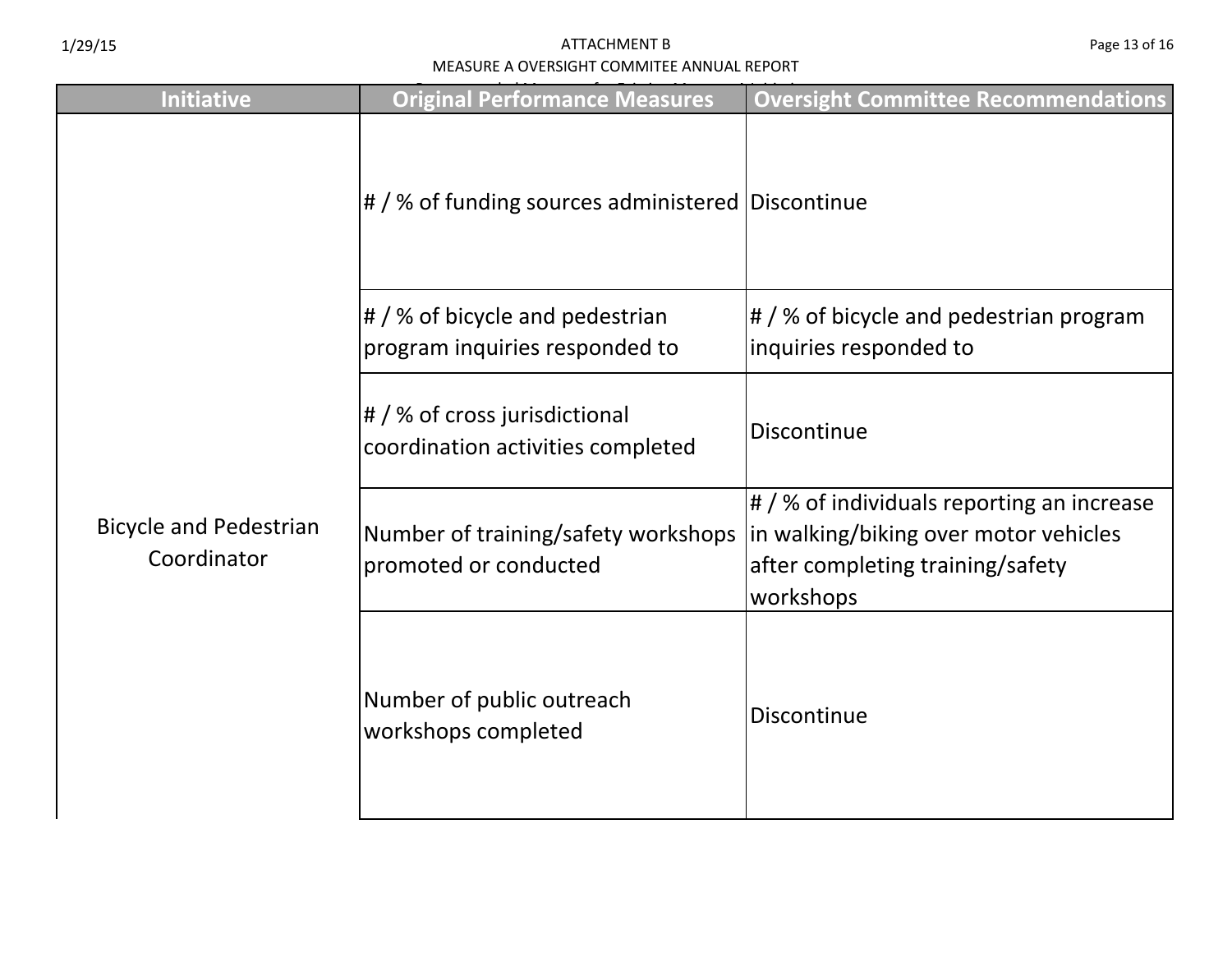| <b>Initiative</b>                          | <b>Original Performance Measures</b>                               | <b>Oversight Committee Recommendations</b>                                |
|--------------------------------------------|--------------------------------------------------------------------|---------------------------------------------------------------------------|
|                                            | Number of external available funding<br>opportunities disseminated | Discontinue                                                               |
| <b>Contribution to Parks</b><br>Foundation | INo Measure                                                        | Measure dollars raised for Foundation<br># of volunteer hours contributed |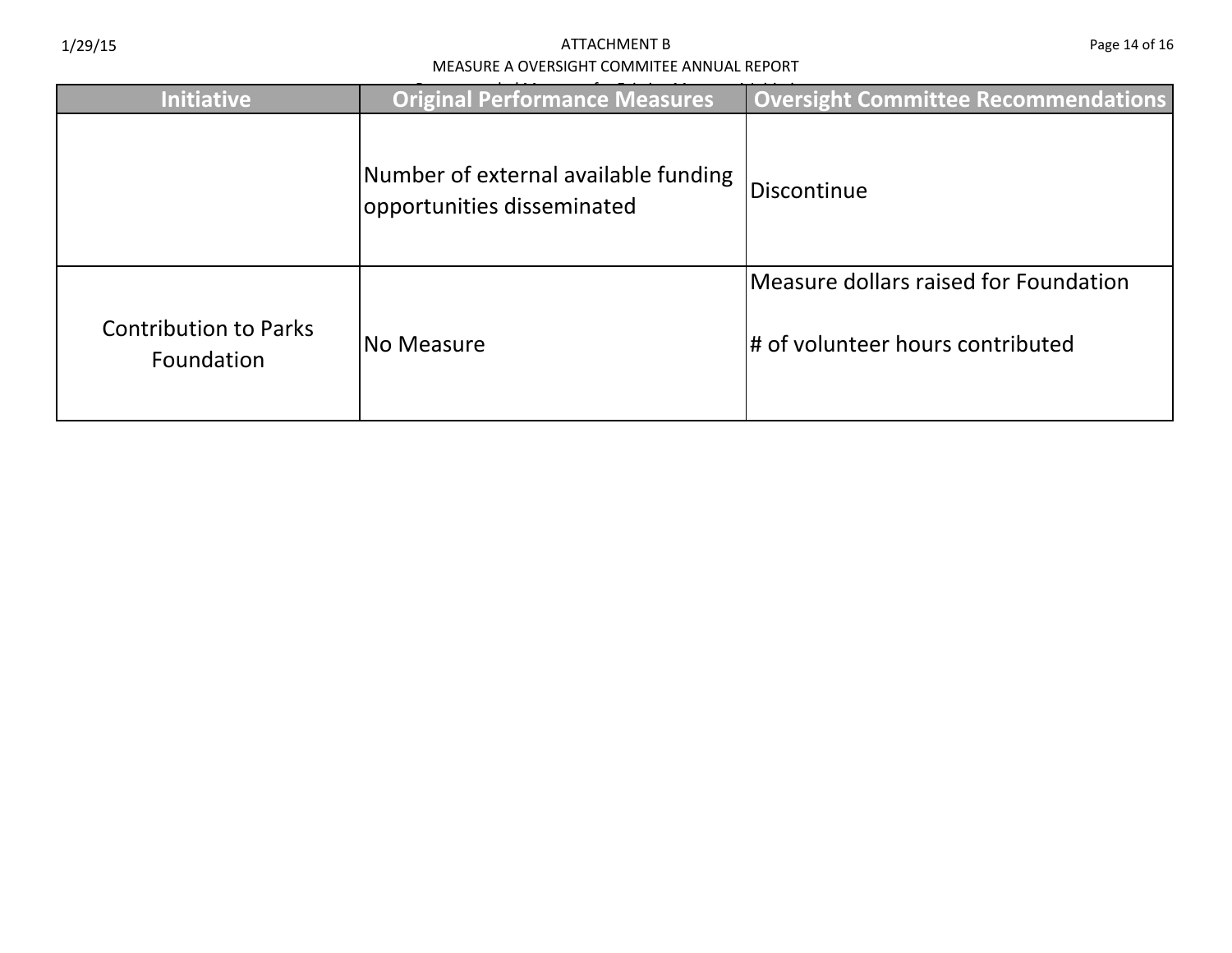| Page 15 of 16 |  |  |  |
|---------------|--|--|--|
|---------------|--|--|--|

| <b>Initiative</b>                                  | <b>Original Performance Measures</b>                                               | <b>Oversight Committee Recommendations</b>                                                                                                                                                 |
|----------------------------------------------------|------------------------------------------------------------------------------------|--------------------------------------------------------------------------------------------------------------------------------------------------------------------------------------------|
| <b>Buildings and Facilities</b><br>Infrastructure  | # / % of planned capital projects<br>completed                                     | No change                                                                                                                                                                                  |
|                                                    | Percent of County facilities with a<br>Facility Condition Index at or below<br>.05 | No change                                                                                                                                                                                  |
| County Fire Engine and<br>Vehicle Replacement Fund | Vehicle maintenance costs                                                          | Replacement/upgrade of vehicles done<br>on schedule                                                                                                                                        |
| Technology Infrastructure                          | Core network speed                                                                 | $\sharp$ /% of projects completed on time and<br>on budget<br>Increase core network speed from 1GB to<br>10GB; also measure network availabilty<br>(minimal downtime / service disruption) |